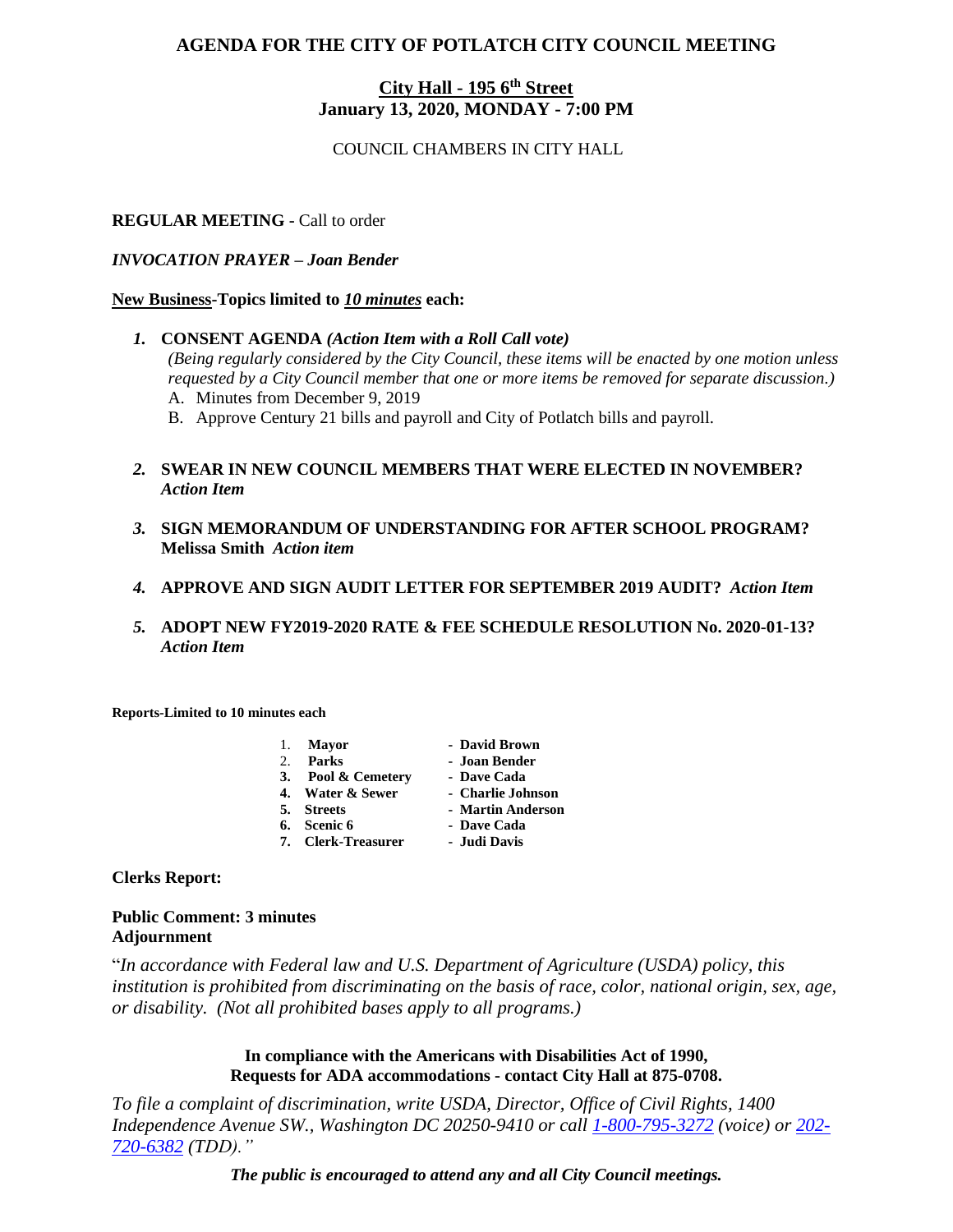# **City Hall - 195 6th Street January 27, 2020, MONDAY - 7:00 PM**

# COUNCIL CHAMBERS IN CITY HALL

#### **REGULAR MEETING -** Call to order

#### *INVOCATION PRAYER – Joan Bender*

#### **New Business-Topics limited to** *10 minutes* **each:**

- *1.* **CONSENT AGENDA** *(Action Item with a Roll Call vote) (Being regularly considered by the City Council, these items will be enacted by one motion unless requested by a City Council member that one or more items be removed for separate discussion.)*
	- A. Minutes from January 13, 2020
	- B. Approve Century 21 bills and payroll and City of Potlatch bills and payroll.

#### *2.* **RURAL COMMUNITY DEVELOPMENT INITATIVE?** *Christine Frei*

- *3.* **APPROVE LIQUOR LICENSES FOR THE FOLLOWING? (***Action Item)*
	- **Four Star Supply, Inc.**
	- **Floyd's Harvest Foods**
	- **Codi Jo's Wagon Wheel**
- *4.* **ADOPT BUILDING CODE ORDINANCE?** *Action Item*

#### *5.* **RIVERVIEW MANUFACTURED HOME COMMUNITY, LLC.** *(Action Item)*

#### *6.* **LEASE RENEWALS? (***Action Item)*

- **Lion's Club**
- **David & Kendria Cada**
- **Muscles in Motion**
- *7.* **LIBRARY LEASE? (***Action Item)*
- *8.* **IDAHO PARK & RECREATION GRANT? (***Action Item)*

**Reports-Limited to 10 minutes each**

|         | 1. Mayor           | - David Brown     |
|---------|--------------------|-------------------|
| $2^{1}$ | Parks              | - Joan Bender     |
|         | 3. Pool & Cemetery | - Dave Cada       |
|         | 4. Water & Sewer   | - Scott Winther   |
|         | 5. Streets         | - Martin Anderson |
|         | 6. Scenic 6        | - Dave Cada       |
|         | 7. Clerk-Treasurer | - Judi Davis      |

**Clerks Report:** 

# **Public Comment: 3 minutes Adjournment**

"*In accordance with Federal law and U.S. Department of Agriculture (USDA) policy, this institution is prohibited from discriminating on the basis of race, color, national origin, sex, age, or disability. (Not all prohibited bases apply to all programs.)*

# **In compliance with the Americans with Disabilities Act of 1990, Requests for ADA accommodations - contact City Hall at 875-0708.**

*To file a complaint of discrimination, write USDA, Director, Office of Civil Rights, 1400 Independence Avenue SW., Washington DC 20250-9410 or call [1-800-795-3272](http://www.cityofnezperce.com/1-800-795-3272) (voice) or [202-](http://www.cityofnezperce.com/202-720-6382) [720-6382](http://www.cityofnezperce.com/202-720-6382) (TDD)."*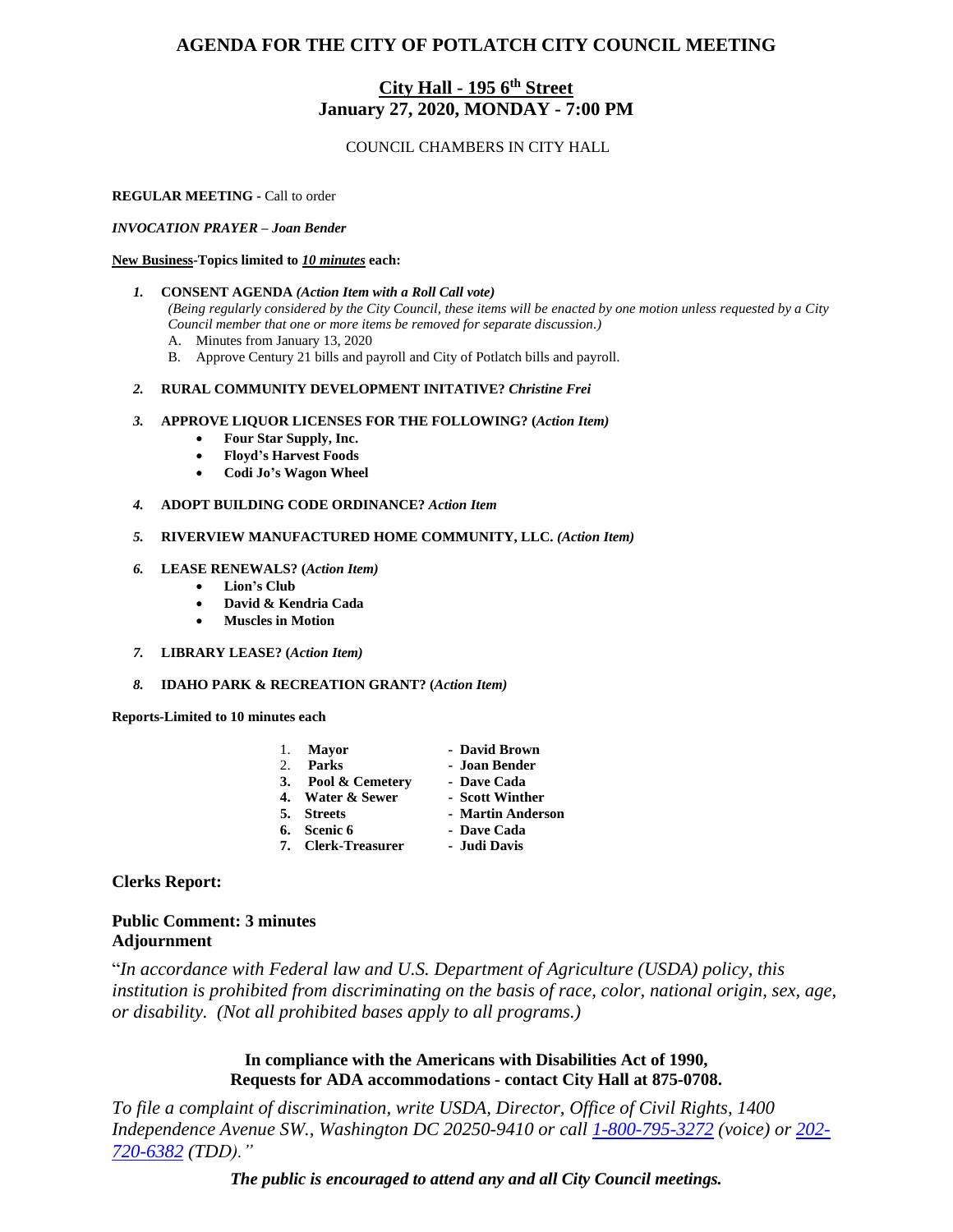# **City Hall - 195 6th Street February 10, 2020, MONDAY - 7:00 PM**

COUNCIL CHAMBERS IN CITY HALL

#### **REGULAR MEETING -** Call to order

*INVOCATION PRAYER – Joan Bender*

#### **New Business-Topics limited to** *10 minutes* **each:**

- *1.* **CONSENT AGENDA** *(Action Item with a Roll Call vote) (Being regularly considered by the City Council, these items will be enacted by one motion unless requested by a City Council member that one or more items be removed for separate discussion.)*
	- A. Minutes from January 27, 2020
	- B. Approve Century 21 bills and payroll and City of Potlatch bills and payroll.

#### *2.* **VFW BUILDING UPDATE?**

#### *3.* **DISCUSS MOBILE HOME PARKS AND RECREATIONAL VEHICLE PARKS?**

**Reports-Limited to 10 minutes each**

|         | 1. Mayor           | - David Brown     |
|---------|--------------------|-------------------|
| $2^{+}$ | <b>Parks</b>       | - Joan Bender     |
|         | 3. Pool & Cemetery | - Dave Cada       |
|         | 4. Water & Sewer   | - Scott Winther   |
|         | 5. Streets         | - Martin Anderson |
|         | 6. Scenic 6        | - Dave Cada       |

- **7. Clerk-Treasurer Judi Davis**
- **Clerks Report:**

# **Public Comment: 3 minutes Adjournment**

"*In accordance with Federal law and U.S. Department of Agriculture (USDA) policy, this institution is prohibited from discriminating on the basis of race, color, national origin, sex, age, or disability. (Not all prohibited bases apply to all programs.)*

# **In compliance with the Americans with Disabilities Act of 1990, Requests for ADA accommodations - contact City Hall at 875-0708.**

*To file a complaint of discrimination, write USDA, Director, Office of Civil Rights, 1400 Independence Avenue SW., Washington DC 20250-9410 or call [1-800-795-3272](http://www.cityofnezperce.com/1-800-795-3272) (voice) or [202-](http://www.cityofnezperce.com/202-720-6382) [720-6382](http://www.cityofnezperce.com/202-720-6382) (TDD)."*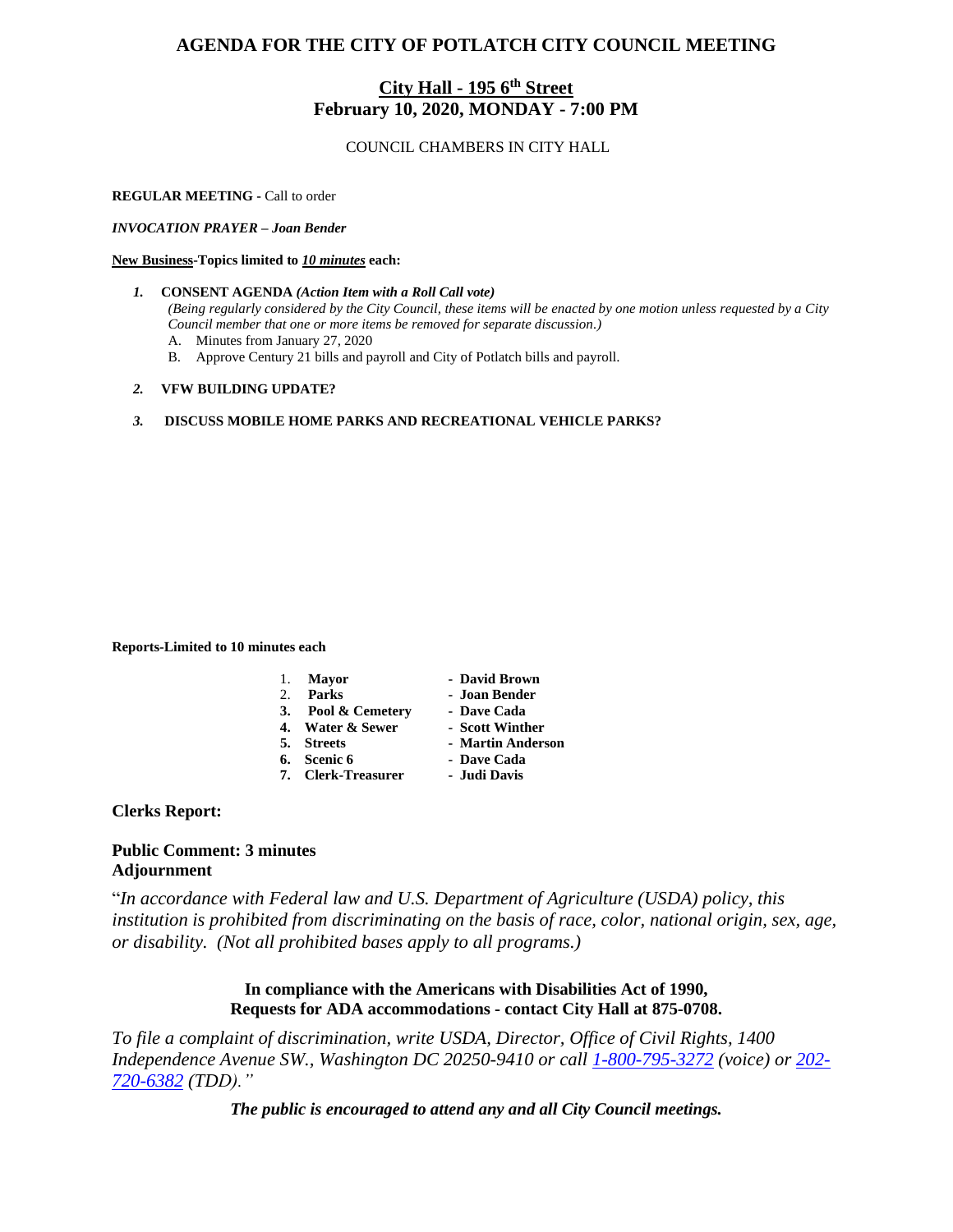# **City Hall - 195 6th Street February 24, 2020, MONDAY - 7:00 PM**

COUNCIL CHAMBERS IN CITY HALL

**REGULAR MEETING -** Call to order

*INVOCATION PRAYER – Joan Bender*

#### **New Business-Topics limited to** *10 minutes* **each:**

- *1.* **CONSENT AGENDA** *(Action Item with a Roll Call vote) (Being regularly considered by the City Council, these items will be enacted by one motion unless requested by a City Council member that one or more items be removed for separate discussion.)*
	- A. Minutes from February 10, 2020
	- B. Approve Century 21 bills and payroll and City of Potlatch bills and payroll.
- *2.* **O'MALLEY'S PROPERTY? (***Action Item)*
- *3.* **PAVING PINE ST. & PONDEROSA? (***Action Item)*

**Reports-Limited to 10 minutes each**

- 1. **Mayor David Brown**<br>2. **Parks Joan Bender**
- 
- **3. Pool & Cemetery - Dave Cada**
- **4. Water & Sewer Scott Winther**
- **5. Streets Martin Anderson**
- **6. Scenic 6 Dave Cada**
- **7. Clerk-Treasurer Judi Davis**
- 

2. **Parks - Joan Bender**

#### **ADJOURN**

**Adjourn to Executive Session**: Pursuant to Idaho Code 74-206 subsection (1) (f) to communicate with legal counsel for the public agency to discuss the legal ramifications of and legal options for pending litigation, or controversies not yet being litigated, but imminently likely to be litigated. **This meeting will not reconvene.**

# **Clerks Report:**

# **Public Comment: 3 minutes Adjournment**

"*In accordance with Federal law and U.S. Department of Agriculture (USDA) policy, this institution is prohibited from discriminating on the basis of race, color, national origin, sex, age, or disability. (Not all prohibited bases apply to all programs.)*

# **In compliance with the Americans with Disabilities Act of 1990, Requests for ADA accommodations - contact City Hall at 875-0708.**

*To file a complaint of discrimination, write USDA, Director, Office of Civil Rights, 1400 Independence Avenue SW., Washington DC 20250-9410 or call [1-800-795-3272](http://www.cityofnezperce.com/1-800-795-3272) (voice) or [202-](http://www.cityofnezperce.com/202-720-6382) [720-6382](http://www.cityofnezperce.com/202-720-6382) (TDD)."*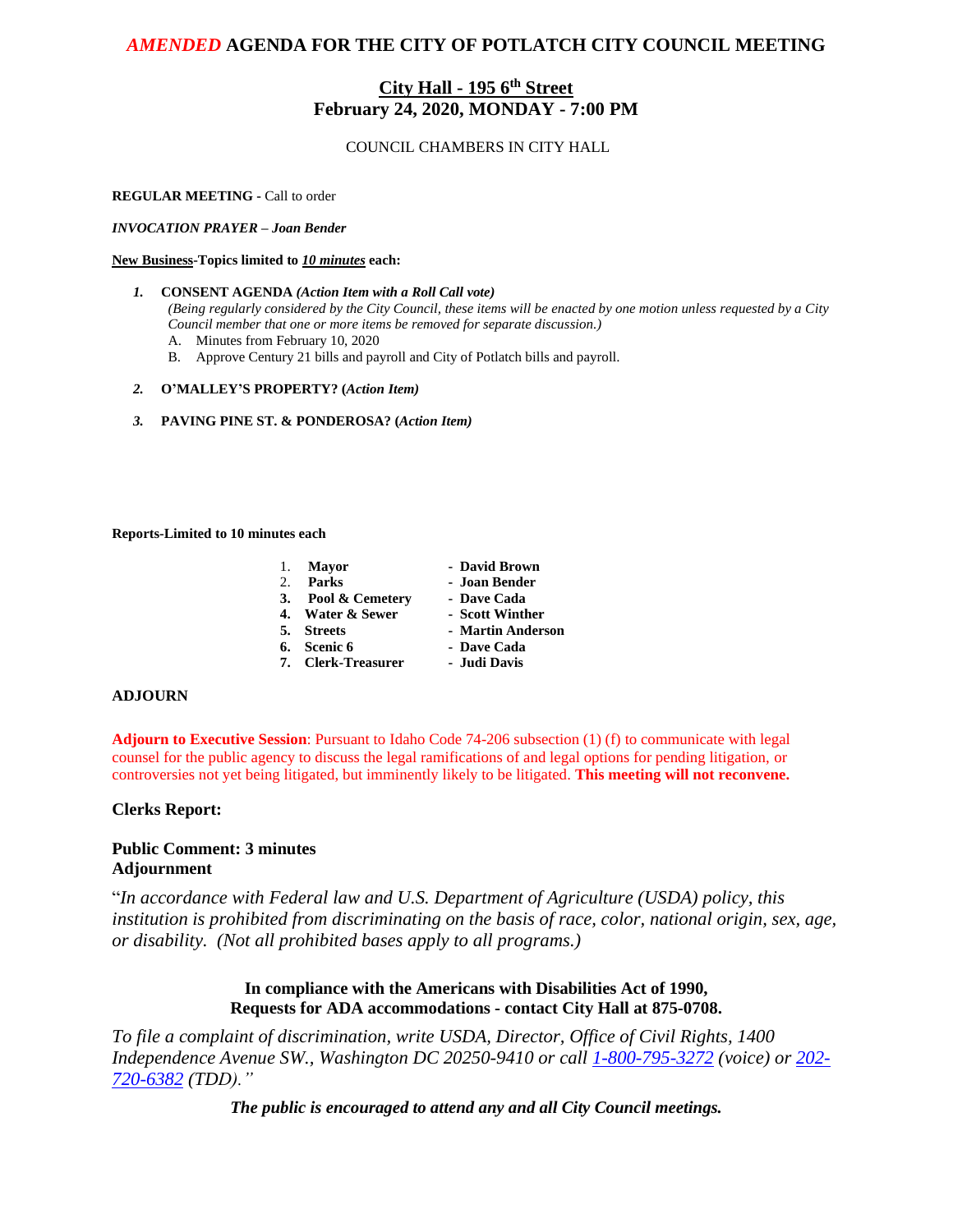# **City Hall - 195 6th Street March 9, 2020, MONDAY - 7:00 PM**

COUNCIL CHAMBERS IN CITY HALL

#### **REGULAR MEETING -** Call to order

*INVOCATION PRAYER – Joan Bender*

#### **New Business-Topics limited to** *10 minutes* **each:**

- *1.* **CONSENT AGENDA** *(Action Item with a Roll Call vote) (Being regularly considered by the City Council, these items will be enacted by one motion unless requested by a City Council member that one or more items be removed for separate discussion.)*
	- A. Minutes from February 24, 2020
	- B. Approve Century 21 bills and payroll and City of Potlatch bills and payroll.
- *2.* **VFW BUILDING UPDATE? JOEL EMERSON** *Action Item*

#### *3.* **WIMHPG PARKING & CITY SIDEWALK PROJECT? JIM WEST & KAREN ROHN** *Action Item*

*4.* **ADOPT ARBOR DAY PROCLAMATION?** *Action Item*

**Reports-Limited to 10 minutes each**

| Mayor | - David Brown |
|-------|---------------|
| Parks | - Joan Bender |

- **3. Pool & Cemetery - Dave Cada**
	-
- **4. Water & Sewer Scott Winther**
- **5.** Streets<br>**6.** Scenic **6**
- 
- **6. Scenic 6 Dave Cada**
- **7. Clerk-Treasurer Judi Davis**

# **Clerks Report:**

# **Public Comment: 3 minutes Adjournment**

"*In accordance with Federal law and U.S. Department of Agriculture (USDA) policy, this institution is prohibited from discriminating on the basis of race, color, national origin, sex, age, or disability. (Not all prohibited bases apply to all programs.)*

> **In compliance with the Americans with Disabilities Act of 1990, Requests for ADA accommodations - contact City Hall at 875-0708.**

*To file a complaint of discrimination, write USDA, Director, Office of Civil Rights, 1400 Independence Avenue SW., Washington DC 20250-9410 or call [1-800-795-3272](http://www.cityofnezperce.com/1-800-795-3272) (voice) or [202-](http://www.cityofnezperce.com/202-720-6382) [720-6382](http://www.cityofnezperce.com/202-720-6382) (TDD)."*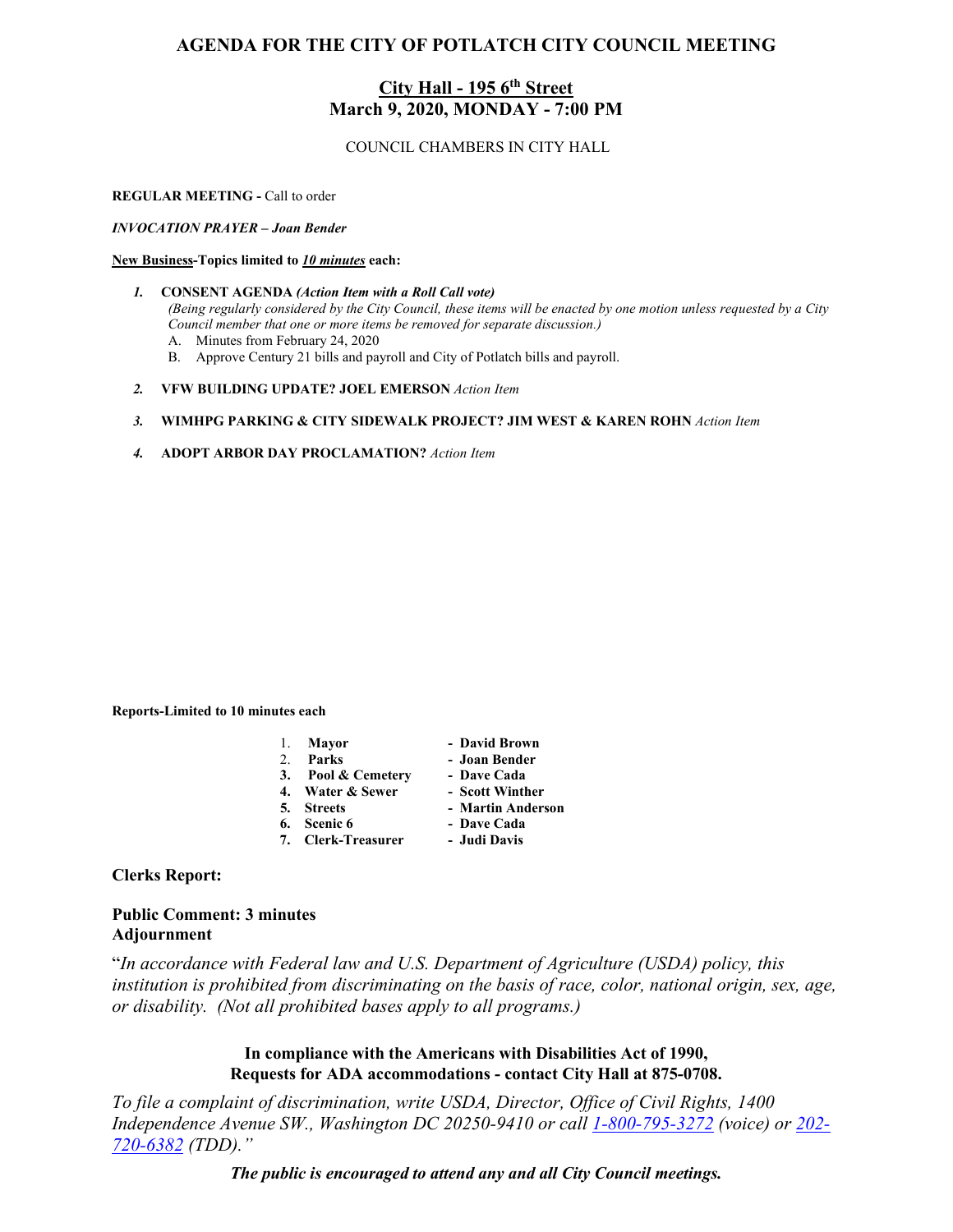# **City Hall - 195 6th Street March 23, 2020, MONDAY - 7:00 PM**

COUNCIL CHAMBERS IN CITY HALL

**REGULAR MEETING -** Call to order

*INVOCATION PRAYER – Joan Bender*

#### **New Business-Topics limited to** *10 minutes* **each:**

- *1.* **CONSENT AGENDA** *(Action Item with a Roll Call vote) (Being regularly considered by the City Council, these items will be enacted by one motion unless requested by a City Council member that one or more items be removed for separate discussion.)*
	- A. Minutes from March 9, 2020
	- B. Approve Century 21 bills and payroll and City of Potlatch bills and payroll.
- *2.* **COVID-19 POLICY? Kathy LaFortune/Mike Neelon** *Action Item*
- *3.* **WI & M HPG & CITY SIDEWALK PROJECT? Karen Rohn/Jim West** *Action Item*

**Reports-Limited to 10 minutes each**

| 1. | Mavor            | - David Brown   |
|----|------------------|-----------------|
| 2. | Parks            | - Joan Bender   |
| 3. | Pool & Cemetery  | - Dave Cada     |
|    | 4. Water & Sewer | - Scott Winther |

- 
- 
- **5. Streets Martin Anderson**
	-
- **6. Scenic 6 Dave Cada**
- **7. Clerk-Treasurer Judi Davis**

# **Clerks Report:**

# **Public Comment: 3 minutes Adjournment**

"*In accordance with Federal law and U.S. Department of Agriculture (USDA) policy, this institution is prohibited from discriminating on the basis of race, color, national origin, sex, age, or disability. (Not all prohibited bases apply to all programs.)*

> **In compliance with the Americans with Disabilities Act of 1990, Requests for ADA accommodations - contact City Hall at 875-0708.**

*To file a complaint of discrimination, write USDA, Director, Office of Civil Rights, 1400 Independence Avenue SW., Washington DC 20250-9410 or call [1-800-795-3272](http://www.cityofnezperce.com/1-800-795-3272) (voice) or [202-](http://www.cityofnezperce.com/202-720-6382) [720-6382](http://www.cityofnezperce.com/202-720-6382) (TDD)."*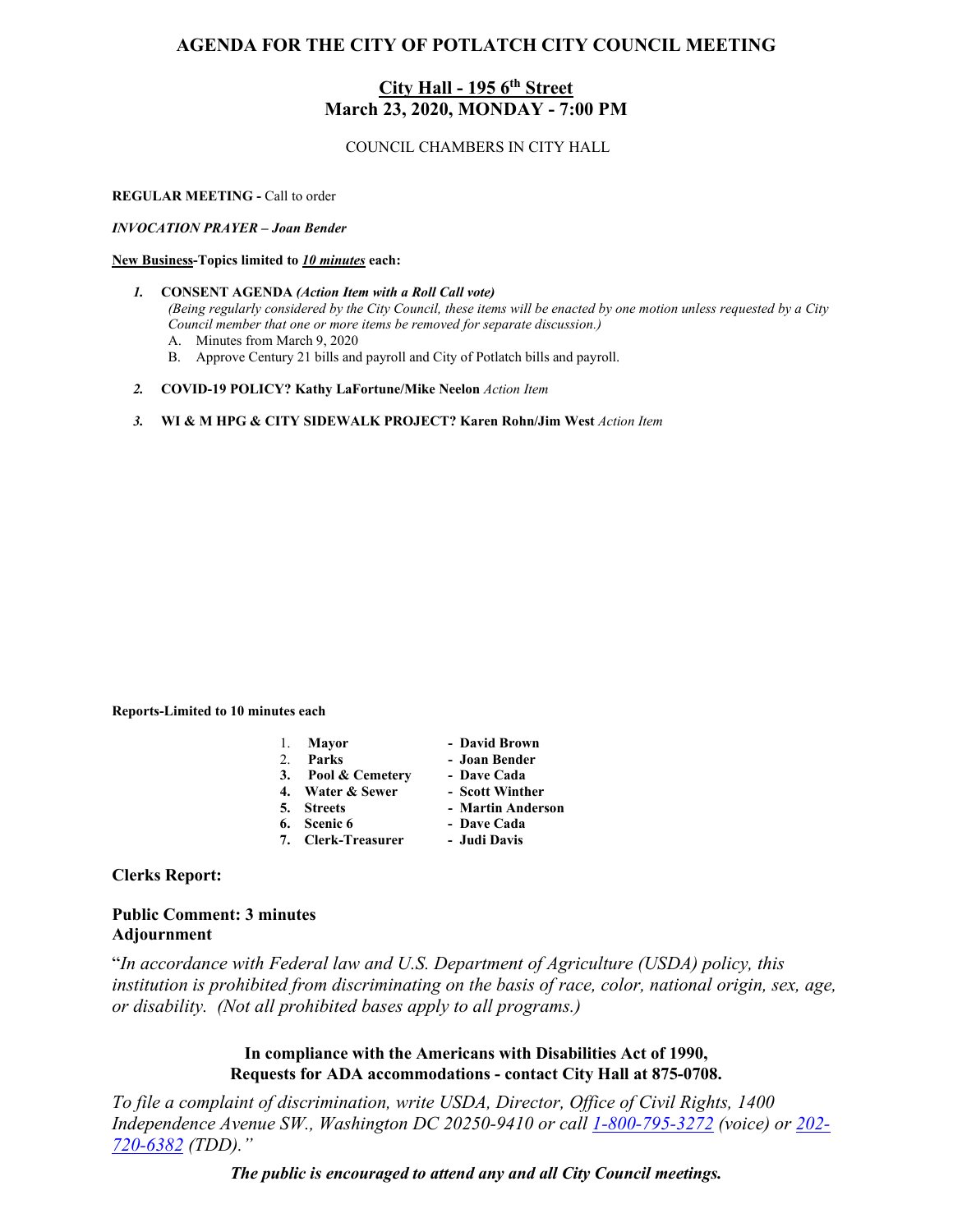# **City Hall - 195 6th Street**

# **April 13, 2020 - CANCELLED**

COUNCIL CHAMBERS IN CITY HALL

**REGULAR MEETING -** Call to order

*INVOCATION PRAYER – Joan Bender*

**New Business-Topics limited to** *10 minutes* **each:**

**Reports-Limited to 10 minutes each**

| 1. Mayor           | - David Brown     |
|--------------------|-------------------|
| 2. Parks           | - Joan Bender     |
| 3. Pool & Cemetery | - Dave Cada       |
| 4. Water & Sewer   | - Charlie Johnson |
| 5. Streets         | - Martin Anderson |
| 6. Scenic 6        | - Dave Cada       |
| 7. Clerk-Treasurer | - Judi Davis      |

**Clerks Report:** 

# **Public Comment: 3 minutes Adjournment**

"*In accordance with Federal law and U.S. Department of Agriculture (USDA) policy, this institution is prohibited from discriminating on the basis of race, color, national origin, sex, age, or disability. (Not all prohibited bases apply to all programs.)*

# **In compliance with the Americans with Disabilities Act of 1990, Requests for ADA accommodations - contact City Hall at 875-0708.**

*To file a complaint of discrimination, write USDA, Director, Office of Civil Rights, 1400 Independence Avenue SW., Washington DC 20250-9410 or call [1-800-795-3272](http://www.cityofnezperce.com/1-800-795-3272) (voice) or [202-](http://www.cityofnezperce.com/202-720-6382) [720-6382](http://www.cityofnezperce.com/202-720-6382) (TDD)."*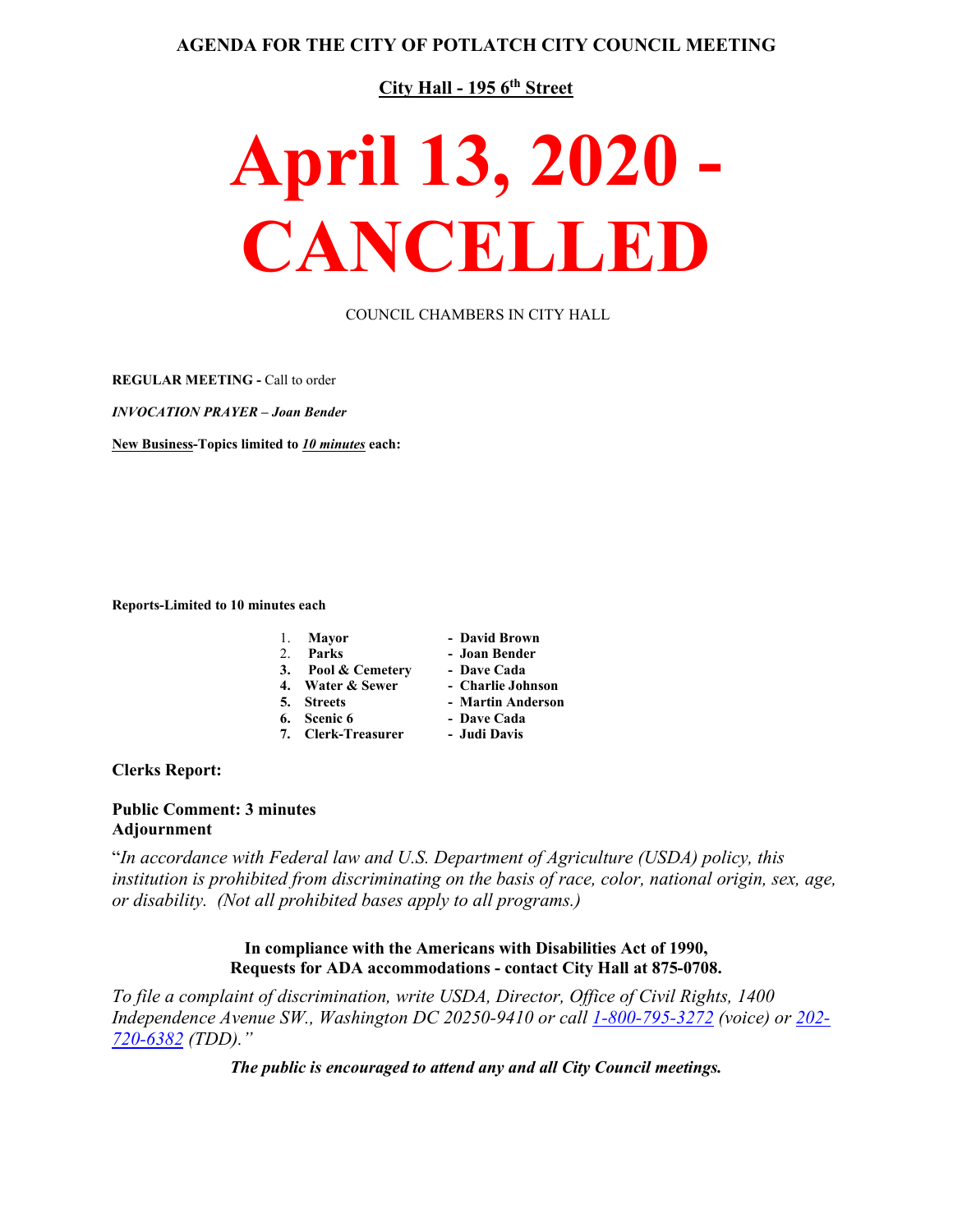# **City Hall - 195 6th Street April 27, 2020, MONDAY - 7:00 PM**

COUNCIL CHAMBERS IN CITY HALL

#### **REGULAR MEETING -** Call to order

*INVOCATION PRAYER – Joan Bender*

#### **New Business-Topics limited to** *10 minutes* **each:**

- *1.* **CONSENT AGENDA** *(Action Item with a Roll Call vote) (Being regularly considered by the City Council, these items will be enacted by one motion unless requested by a City Council member that one or more items be removed for separate discussion.)*
	- A. Minutes from March 23, 2020
	- B. Approve Century 21 bills and payroll and City of Potlatch bills and payroll.
- *2.* **COVID-19 REPORT?**
- *3.* **ADDRESS FOR OAK PROPERTIES, LLC** *Action Item?*

#### *4.* **SET FY2021 BUDGET HEARING DATE FOR AUGUST 10, 2020?** *Action Item?*

*5.* **850 PINE STREET REZONE?** *Tyler Koehn*

**Reports-Limited to 10 minutes each**

|    | Mayor | - David Brown |
|----|-------|---------------|
| 2. | Parks | - Joan Bender |

- 
- **3. Pool & Cemetery - Dave Cada**
- **4. Water & Sewer Scott Winther**
	-
- **5. Streets Martin Anderson**
- **6. Scenic 6 Dave Cada**
- **7. Clerk-Treasurer Judi Davis**
- **Clerks Report:**

# **Public Comment: 3 minutes Adjournment**

"*In accordance with Federal law and U.S. Department of Agriculture (USDA) policy, this institution is prohibited from discriminating on the basis of race, color, national origin, sex, age, or disability. (Not all prohibited bases apply to all programs.)*

> **In compliance with the Americans with Disabilities Act of 1990, Requests for ADA accommodations - contact City Hall at 875-0708.**

*To file a complaint of discrimination, write USDA, Director, Office of Civil Rights, 1400 Independence Avenue SW., Washington DC 20250-9410 or call [1-800-795-3272](http://www.cityofnezperce.com/1-800-795-3272) (voice) or [202-](http://www.cityofnezperce.com/202-720-6382) [720-6382](http://www.cityofnezperce.com/202-720-6382) (TDD)."*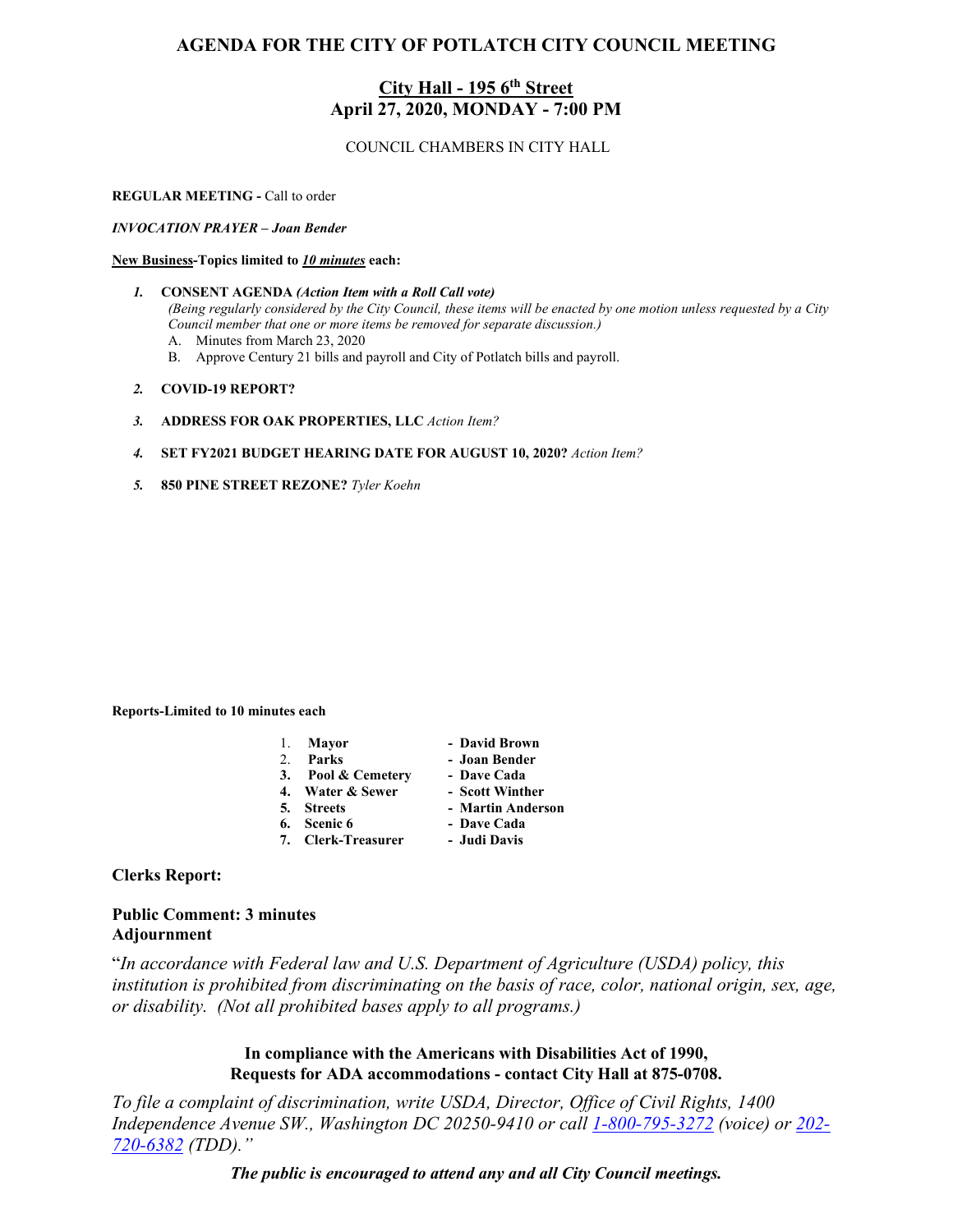# **City Hall - 195 6th Street May 11, 2020, MONDAY - 7:00 PM**

#### COUNCIL CHAMBERS IN CITY HALL

#### **REGULAR MEETING -** Call to order

*INVOCATION PRAYER – Joan Bender*

#### **New Business-Topics limited to** *10 minutes* **each:**

- *1.* **CONSENT AGENDA** *(Action Item with a Roll Call vote) (Being regularly considered by the City Council, these items will be enacted by one motion unless requested by a City Council member that one or more items be removed for separate discussion.)*
	- A. Minutes from April 27, 2020
	- B. Approve Century 21 bills and payroll and City of Potlatch bills and payroll.

#### *2.* **COVID-19 UPDATE?**

*3.* **PINE STREET PAVING?** *(Action Item)*

#### *4.* **CANCEL COUNCIL MEETING MAY 25 (MEMORIAL DAY)?** *(Action Item)*

*5.* **HIRE SUMMER EMPLOYEES?** *(Action Item)*

#### **Reports-Limited to 10 minutes each**

| 1. Mayor | - David Brown |
|----------|---------------|
|          |               |

- 2. **Parks Joan Bender**
- **3. Pool & Cemetery - Dave Cada**
- **4. Water & Sewer Scott Winther**
- 
- **5. Streets Martin Anderson**
- 
- **6. Scenic 6 Dave Cada**
- **7. Clerk-Treasurer Judi Davis**

# **Clerks Report:**

# **Public Comment: 3 minutes Adjournment**

"*In accordance with Federal law and U.S. Department of Agriculture (USDA) policy, this institution is prohibited from discriminating on the basis of race, color, national origin, sex, age, or disability. (Not all prohibited bases apply to all programs.)*

# **In compliance with the Americans with Disabilities Act of 1990, Requests for ADA accommodations - contact City Hall at 875-0708.**

*To file a complaint of discrimination, write USDA, Director, Office of Civil Rights, 1400 Independence Avenue SW., Washington DC 20250-9410 or call [1-800-795-3272](http://www.cityofnezperce.com/1-800-795-3272) (voice) or [202-](http://www.cityofnezperce.com/202-720-6382) [720-6382](http://www.cityofnezperce.com/202-720-6382) (TDD)."*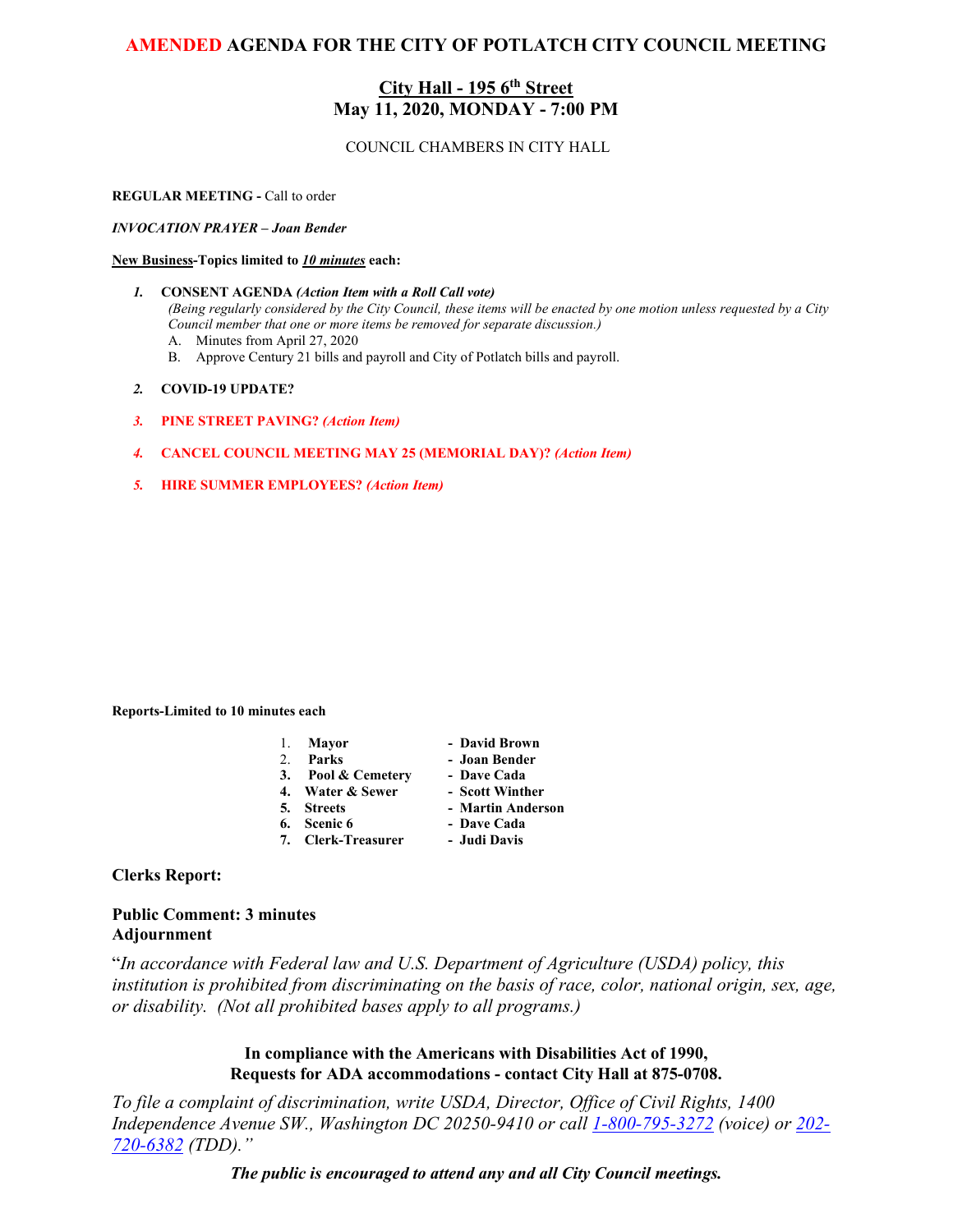**AGENDA FOR THE CITY OF POTLATCH CITY COUNCIL MEETING City Hall - 195 6th Street**

# **May 25, 2020 – CANCELLED**

# **For Memorial Day**

COUNCIL CHAMBERS IN CITY HALL

**REGULAR MEETING -** Call to order

*INVOCATION PRAYER –*

**New Business-Topics limited to** *10 minutes* **each:**

**Reports-Limited to 10 minutes each**

| 1. Mayor           | - David Brown     |
|--------------------|-------------------|
| 2. Parks           | - Joan Bender     |
| 3. Pool & Cemetery | - Dave Cada       |
| 4. Water & Sewer   | - Scott Winther   |
| 5. Streets         | - Martin Anderson |
| 6. Scenic 6        | - Dave Cada       |
| 7. Clerk           | - Judi Davis:     |
|                    |                   |

#### **Adjournment**

*In accordance with Federal law and U.S. Department of Agriculture (USDA) policy, this institution is prohibited from discriminating on the basis of race, color, national origin, sex, age, or disability. (Not all prohibited bases apply to all programs.)* **In compliance with the Americans with Disabilities Act of 1990. Requests for ADA accommodations - contact City Hall at (208) 875-0708.***To file a complaint of discrimination, write USDA, Director, Office of Civil Rights, 1400 Independence Avenue SW, Washington DC 20250-9410 or call [1-800-795-](http://www.cityofnezperce.com/1-800-795-3272) [3272](http://www.cityofnezperce.com/1-800-795-3272) (voice) or [202-720-6382](http://www.cityofnezperce.com/202-720-6382) (TDD).*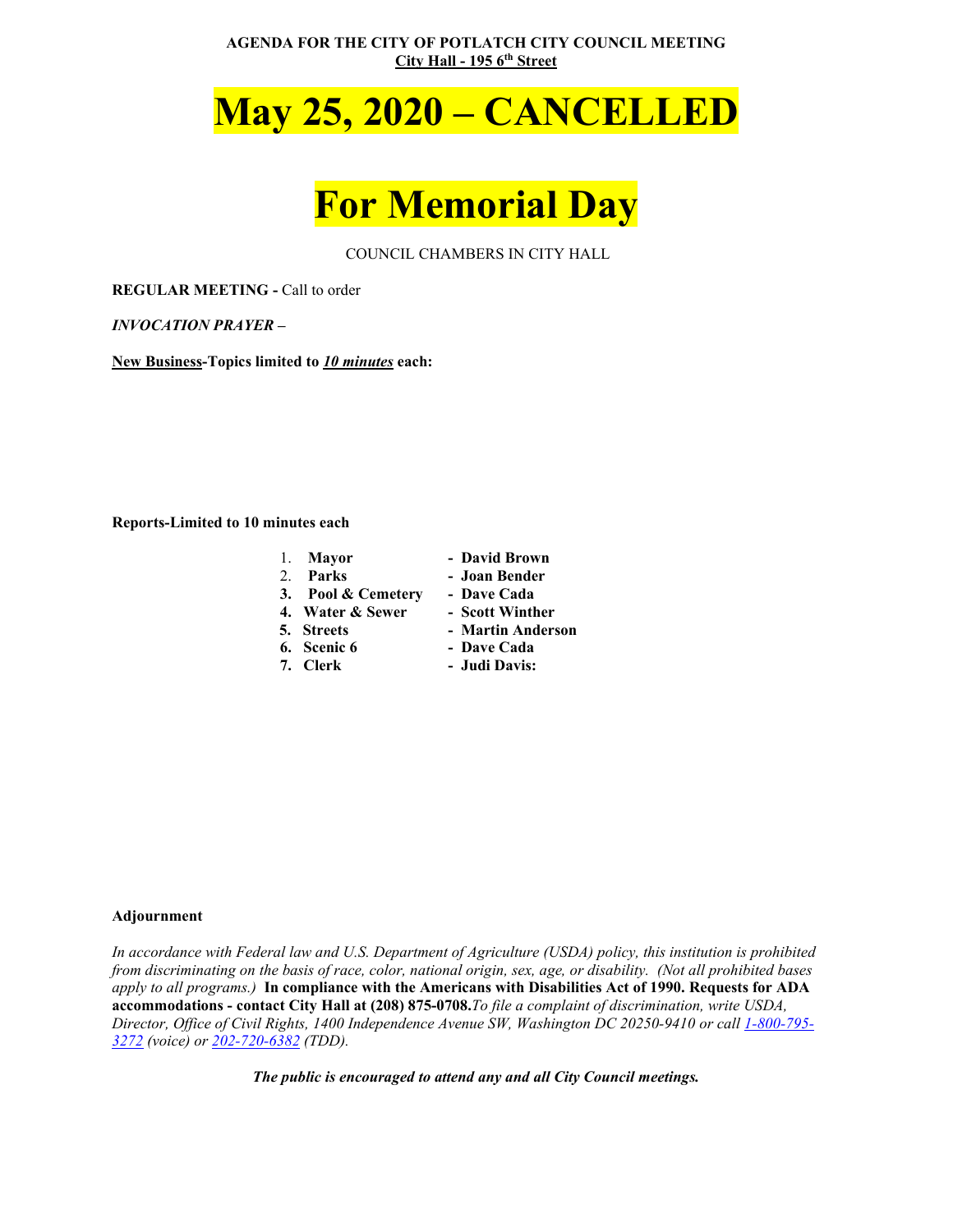# **City Hall - 195 6th Street June 8, 2020, MONDAY - 7:00 PM**

# COUNCIL CHAMBERS IN CITY HALL

#### **REGULAR MEETING -** Call to order

*INVOCATION PRAYER – Joan Bender*

#### **New Business-Topics limited to** *10 minutes* **each:**

- *1.* **CONSENT AGENDA** *(Action Item with a Roll Call vote) (Being regularly considered by the City Council, these items will be enacted by one motion unless requested by a City Council member that one or more items be removed for separate discussion.)*
	- A. Minutes from May 11, 2020
	- B. Approve Century 21 bills and payroll and City of Potlatch bills and payroll.

#### *2.* **COVID-19 UPDATE?**

*3.* **DOG POLICY?**

**Reports-Limited to 10 minutes each**

| 1. Mayor           | - David Brown     |
|--------------------|-------------------|
| 2. Parks           | - Joan Bender     |
| 3. Pool & Cemetery | - Dave Cada       |
| 4. Water & Sewer   | - Scott Winther   |
| 5. Streets         | - Martin Anderson |
| 6. Scenic 6        | - Dave Cada       |

- **7. Clerk-Treasurer Judi Davis**
- 

# **Clerks Report:**

# **Public Comment: 3 minutes Adjournment**

"*In accordance with Federal law and U.S. Department of Agriculture (USDA) policy, this institution is prohibited from discriminating on the basis of race, color, national origin, sex, age, or disability. (Not all prohibited bases apply to all programs.)*

# **In compliance with the Americans with Disabilities Act of 1990, Requests for ADA accommodations - contact City Hall at 875-0708.**

*To file a complaint of discrimination, write USDA, Director, Office of Civil Rights, 1400 Independence Avenue SW., Washington DC 20250-9410 or call [1-800-795-3272](http://www.cityofnezperce.com/1-800-795-3272) (voice) or [202-](http://www.cityofnezperce.com/202-720-6382) [720-6382](http://www.cityofnezperce.com/202-720-6382) (TDD)."*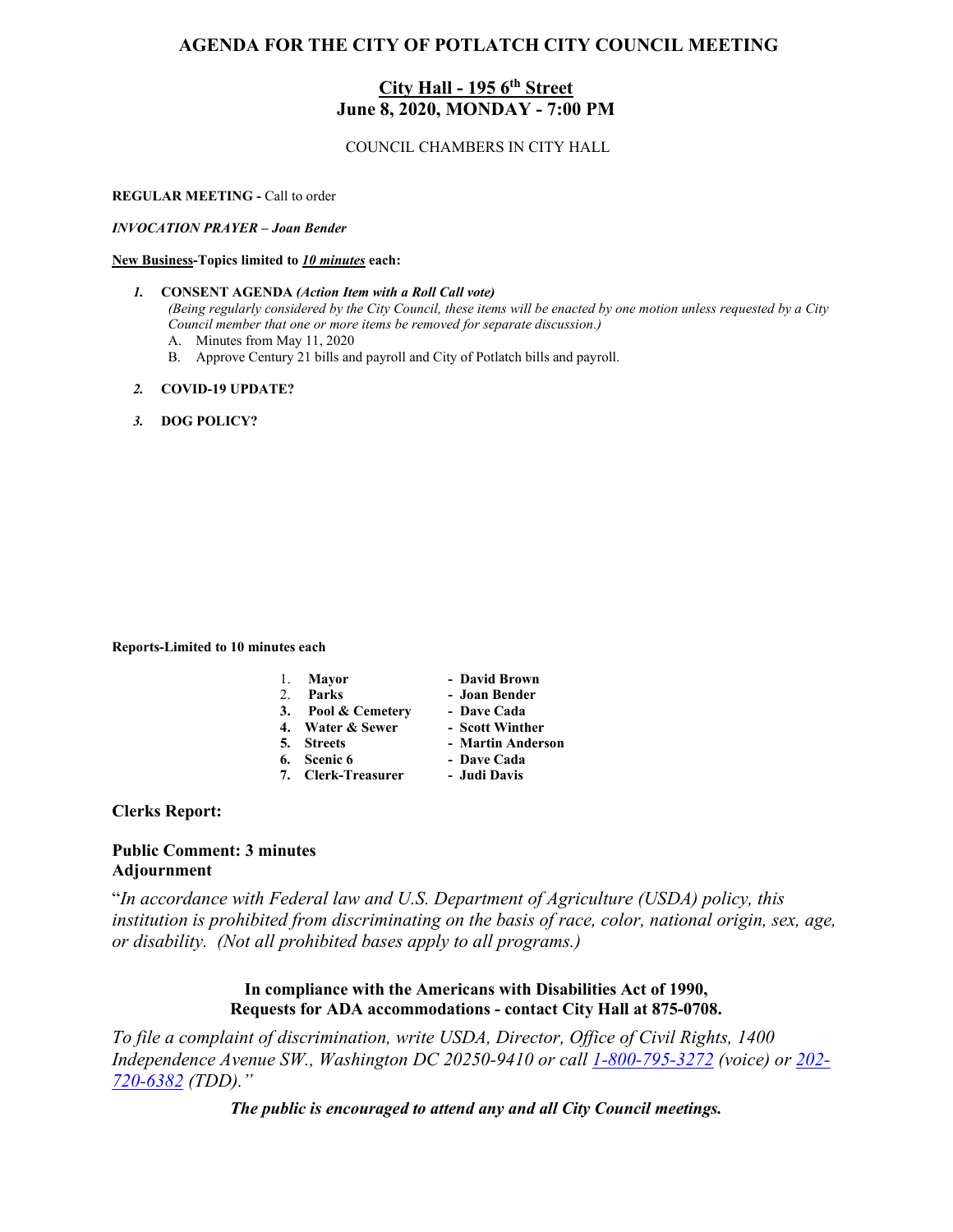# **City Hall - 195 6th Street June 22, 2020, MONDAY - 7:00 PM**

# COUNCIL CHAMBERS IN CITY HALL

#### **REGULAR MEETING -** Call to order

*INVOCATION PRAYER – Joan Bender*

#### **New Business-Topics limited to** *10 minutes* **each:**

- *1.* **CONSENT AGENDA** *(Action Item with a Roll Call vote) (Being regularly considered by the City Council, these items will be enacted by one motion unless requested by a City Council member that one or more items be removed for separate discussion.)*
	- A. Minutes from June 8, 2020
	- B. Approve Century 21 bills and payroll and City of Potlatch bills and payroll.

#### *2.* **PEST CONTROL AT THE SCENIC 6 PARK. Joan Bender -** *Action Item?*

*3.* **PAVING –** *Action Item?*

#### **Reports-Limited to 10 minutes each**

| 1. Mayor           | - David Brown     |
|--------------------|-------------------|
| 2. Parks           | - Joan Bender     |
| 3. Pool & Cemetery | - Dave Cada       |
| 4. Water & Sewer   | - Scott Winther   |
| 5. Streets         | - Martin Anderson |
| 6. Scenic 6        | - Dave Cada       |
| 7. Clerk-Treasurer | - Judi Davis      |

# **Clerks Report:**

## **Public Comment: 3 minutes Adjournment**

"*In accordance with Federal law and U.S. Department of Agriculture (USDA) policy, this institution is prohibited from discriminating on the basis of race, color, national origin, sex, age, or disability. (Not all prohibited bases apply to all programs.)*

# **In compliance with the Americans with Disabilities Act of 1990, Requests for ADA accommodations - contact City Hall at 875-0708.**

*To file a complaint of discrimination, write USDA, Director, Office of Civil Rights, 1400 Independence Avenue SW., Washington DC 20250-9410 or call [1-800-795-3272](http://www.cityofnezperce.com/1-800-795-3272) (voice) or [202-](http://www.cityofnezperce.com/202-720-6382) [720-6382](http://www.cityofnezperce.com/202-720-6382) (TDD)."*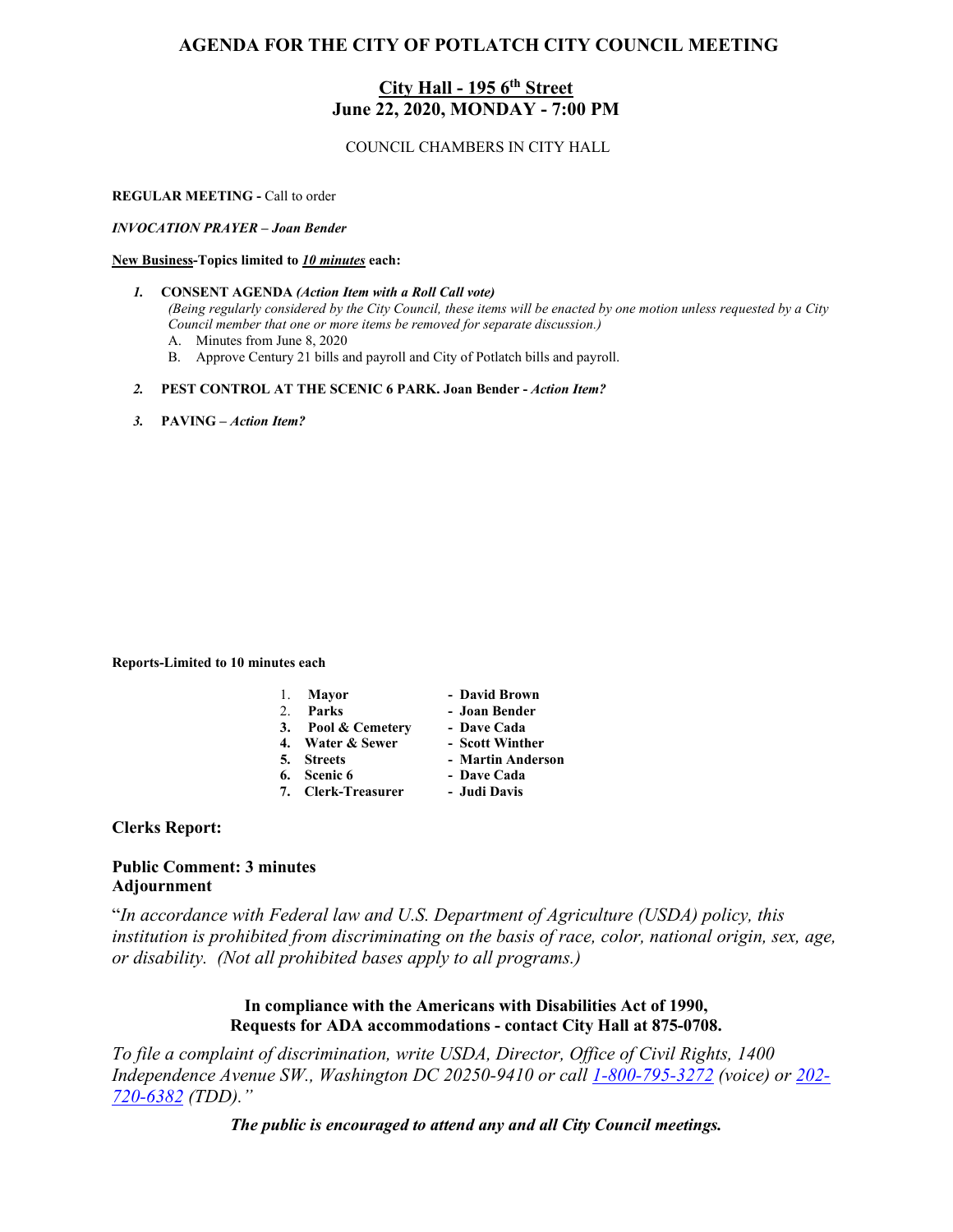# **City Hall - 195 6th Street July 13, 2020, MONDAY - 7:00 PM**

# COUNCIL CHAMBERS IN CITY HALL

#### **REGULAR MEETING -** Call to order

*INVOCATION PRAYER – Joan Bender*

#### **New Business-Topics limited to** *10 minutes* **each:**

- *1.* **CONSENT AGENDA** *(Action Item with a Roll Call vote) (Being regularly considered by the City Council, these items will be enacted by one motion unless requested by a City Council member that one or more items be removed for separate discussion.)*
	- A. Minutes from June 22, 2020
	- B. Approve Century 21 bills and payroll and City of Potlatch bills and payroll.

#### *2.* **BROADBAND FIBER GRANT -** *Action Item?*

#### *3.* **SIDEWALK PROJECT AWARD OF GRANT –** *Action Item?*

#### **Reports-Limited to 10 minutes each**

|    | 1. Mayor           | - David Brown     |
|----|--------------------|-------------------|
| 2. | Parks              | - Joan Bender     |
|    | 3. Pool & Cemetery | - Dave Cada       |
|    | 4. Water & Sewer   | - Scott Winther   |
|    | 5. Streets         | - Martin Anderson |
|    | 6. Scenic 6        | - Dave Cada       |
|    | 7. Clerk-Treasurer | - Judi Davis      |

# **Clerks Report:**

#### **Public Comment: 3 minutes Adjournment**

"*In accordance with Federal law and U.S. Department of Agriculture (USDA) policy, this institution is prohibited from discriminating on the basis of race, color, national origin, sex, age, or disability. (Not all prohibited bases apply to all programs.)*

# **In compliance with the Americans with Disabilities Act of 1990, Requests for ADA accommodations - contact City Hall at 875-0708.**

*To file a complaint of discrimination, write USDA, Director, Office of Civil Rights, 1400 Independence Avenue SW., Washington DC 20250-9410 or call [1-800-795-3272](http://www.cityofnezperce.com/1-800-795-3272) (voice) or [202-](http://www.cityofnezperce.com/202-720-6382) [720-6382](http://www.cityofnezperce.com/202-720-6382) (TDD)."*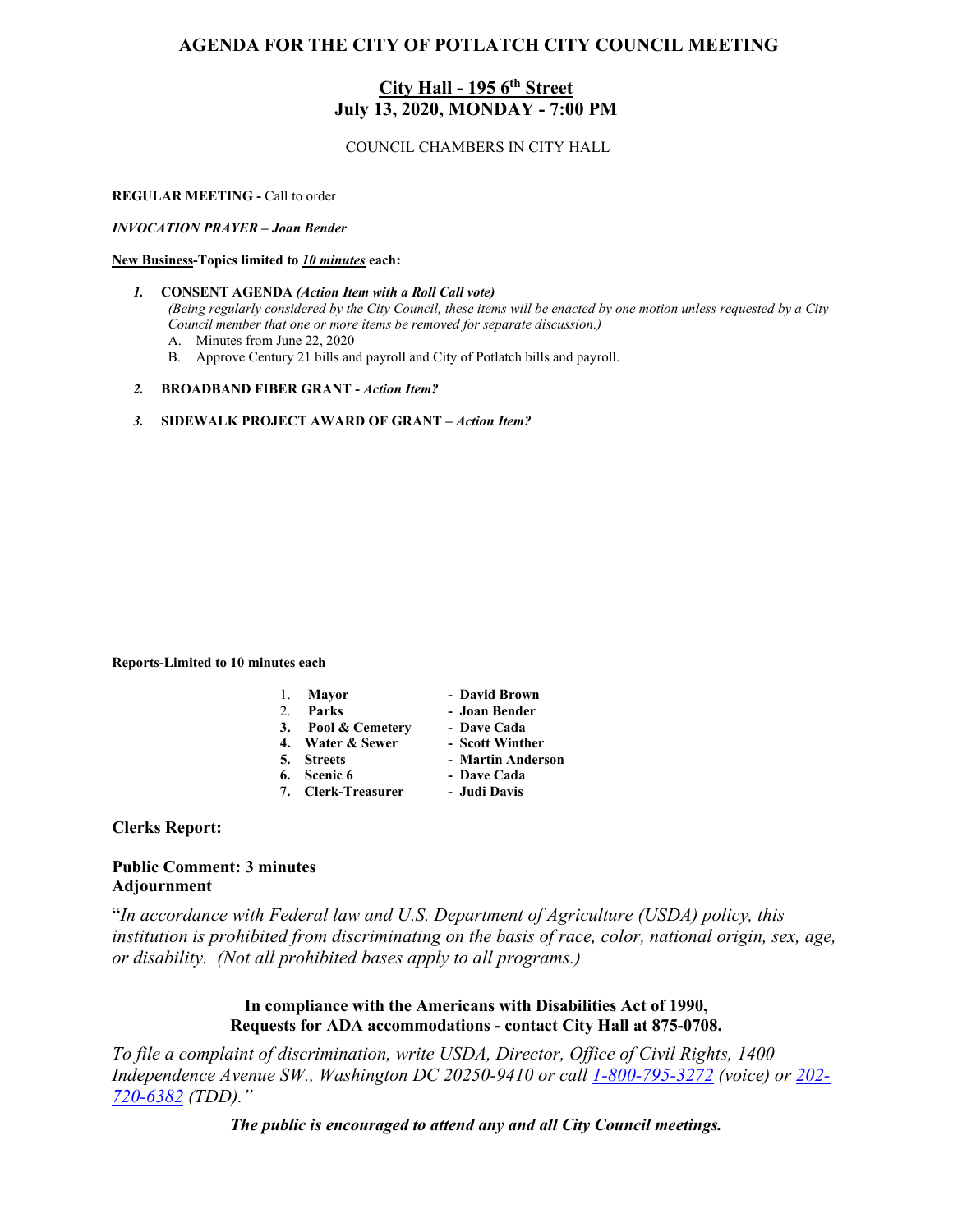# **City Hall - 195 6th Street July 27, 2020, MONDAY - 7:00 PM**

#### COUNCIL CHAMBERS IN CITY HALL

#### **REGULAR MEETING -** Call to order

*INVOCATION PRAYER – Joan Bender*

#### **New Business-Topics limited to** *10 minutes* **each:**

- *1.* **CONSENT AGENDA** *(Action Item with a Roll Call vote) (Being regularly considered by the City Council, these items will be enacted by one motion unless requested by a City Council member that one or more items be removed for separate discussion.)*
	- A. Minutes from July 13, 2020
	- B. Approve Century 21 bills and payroll and City of Potlatch bills and payroll.
- *2.* **SENIOR CENTER BUILDING & PROPERTY -** Bonnie Rohn **-***Action Item?*
- *3.* **ADA PROCLAMATION –** *Action Item?*

#### *4.* **APPROVE CAMP GROUND RESERVATION SOFTWARE PURCHASE** *– Action Item?*

*5.* **REVIEW PROPOSED BUDGET FOR FY20-21 –** *Action Item?*

**Reports-Limited to 10 minutes each**

| 1. Mayor           | - David Brown     |
|--------------------|-------------------|
| 2. Parks           | - Joan Bender     |
| 3. Pool & Cemetery | - Dave Cada       |
| 4. Water & Sewer   | - Scott Winther   |
| 5. Streets         | - Martin Anderson |
| 6. Scenic 6        | - Dave Cada       |
| 7. Clerk-Treasurer | - Judi Davis      |

**Clerks Report:** 

# **Public Comment: 3 minutes Adjournment**

"*In accordance with Federal law and U.S. Department of Agriculture (USDA) policy, this institution is prohibited from discriminating on the basis of race, color, national origin, sex, age, or disability. (Not all prohibited bases apply to all programs.)*

# **In compliance with the Americans with Disabilities Act of 1990, Requests for ADA accommodations - contact City Hall at 875-0708.**

*To file a complaint of discrimination, write USDA, Director, Office of Civil Rights, 1400 Independence Avenue SW., Washington DC 20250-9410 or call [1-800-795-3272](http://www.cityofnezperce.com/1-800-795-3272) (voice) or [202-](http://www.cityofnezperce.com/202-720-6382) [720-6382](http://www.cityofnezperce.com/202-720-6382) (TDD)."*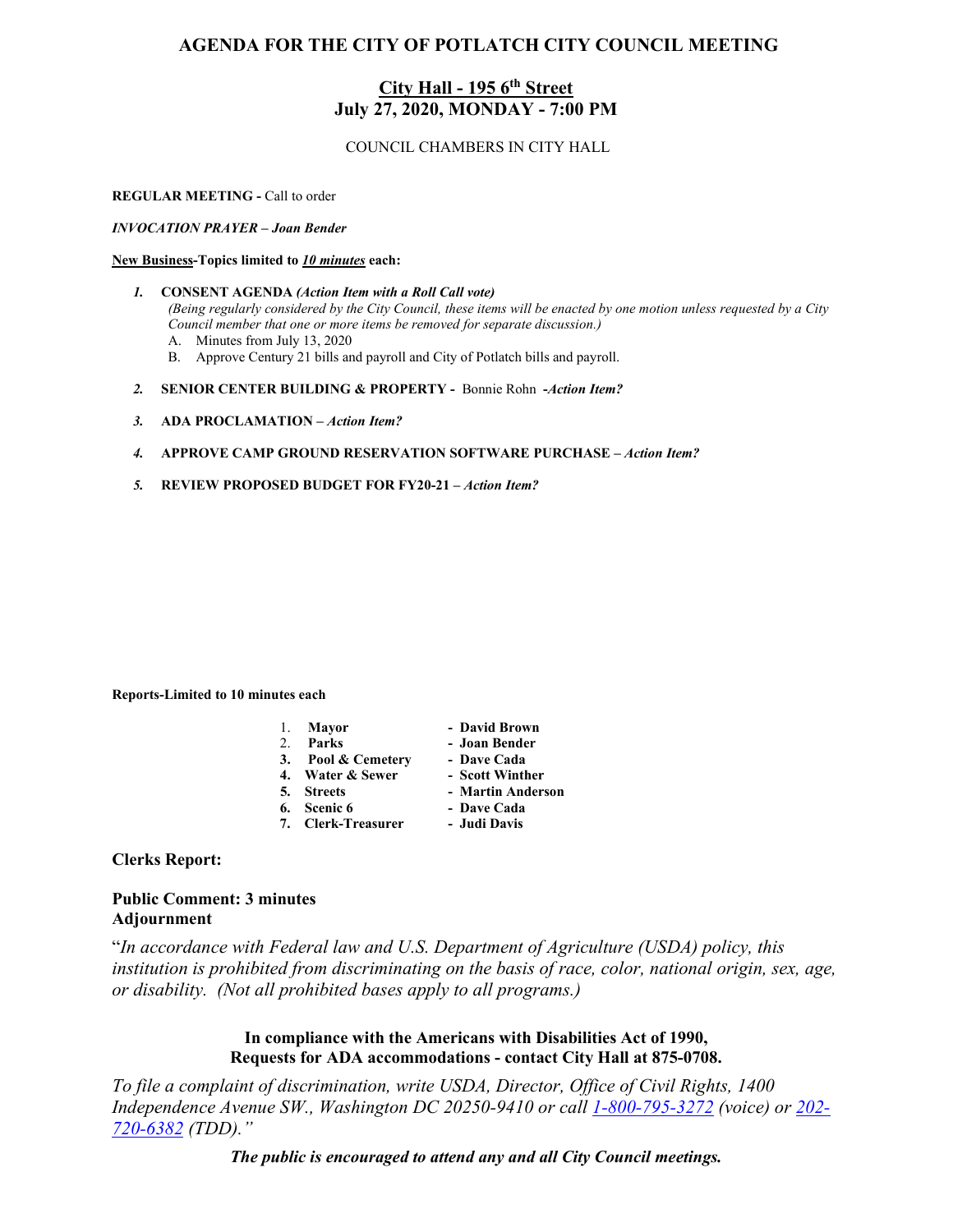# **City Hall - 195 6th Street August 10, 2020, MONDAY - 7:00 PM**

COUNCIL CHAMBERS IN CITY HALL

**REGULAR MEETING -** Call to order

*INVOCATION PRAYER – Joan Bender*

#### **New Business-Topics limited to** *10 minutes* **each:**

- *1.* **CONSENT AGENDA** *(Action Item with a Roll Call vote) (Being regularly considered by the City Council, these items will be enacted by one motion unless requested by a City Council member that one or more items be removed for separate discussion.)*
	- A. Minutes from July 27, 2020
	- B. Approve Century 21 bills and payroll and City of Potlatch bills and payroll.
- *2.* **SCENIC 6 BALLFIELD -** Wade Morris **-***Action Item?*
- *3.* **AFTER SCHOOL PROGRAM – Melissa Smith -** *Action Item?*
- *4.* **NEW ADDRESSES – 321 3RD Street/Polley & 400 Ponderosa Dr. S./Warner –** *Action Item?*
- *5.* **PUBLIC HEARING FOR FY20-21 ANNUAL BUDGET –** *Action Item?*
- *6.* **ADOPTION AND APPROVAL OF THE BUDGET FOR FY2020-2021 –** *Action Item?*

**Reports-Limited to 10 minutes each**

| 1. | Mavor            | - David Brown   |
|----|------------------|-----------------|
| 2. | Parks            | - Joan Bender   |
| 3. | Pool & Cemetery  | - Dave Cada     |
|    | 4. Water & Sewer | - Scott Winther |

- 
- 
- **5. Streets Martin Anderson**<br>**6. Scenic 6 Dave Cada 6. Scenic 6 - Dave Cada**
- **7. Clerk-Treasurer Judi Davis**

**Clerks Report:** 

# **Public Comment: 3 minutes Adjournment**

"*In accordance with Federal law and U.S. Department of Agriculture (USDA) policy, this institution is prohibited from discriminating on the basis of race, color, national origin, sex, age, or disability. (Not all prohibited bases apply to all programs.)*

> **In compliance with the Americans with Disabilities Act of 1990, Requests for ADA accommodations - contact City Hall at 875-0708.**

*To file a complaint of discrimination, write USDA, Director, Office of Civil Rights, 1400 Independence Avenue SW., Washington DC 20250-9410 or call [1-800-795-3272](http://www.cityofnezperce.com/1-800-795-3272) (voice) or [202-](http://www.cityofnezperce.com/202-720-6382) [720-6382](http://www.cityofnezperce.com/202-720-6382) (TDD)."*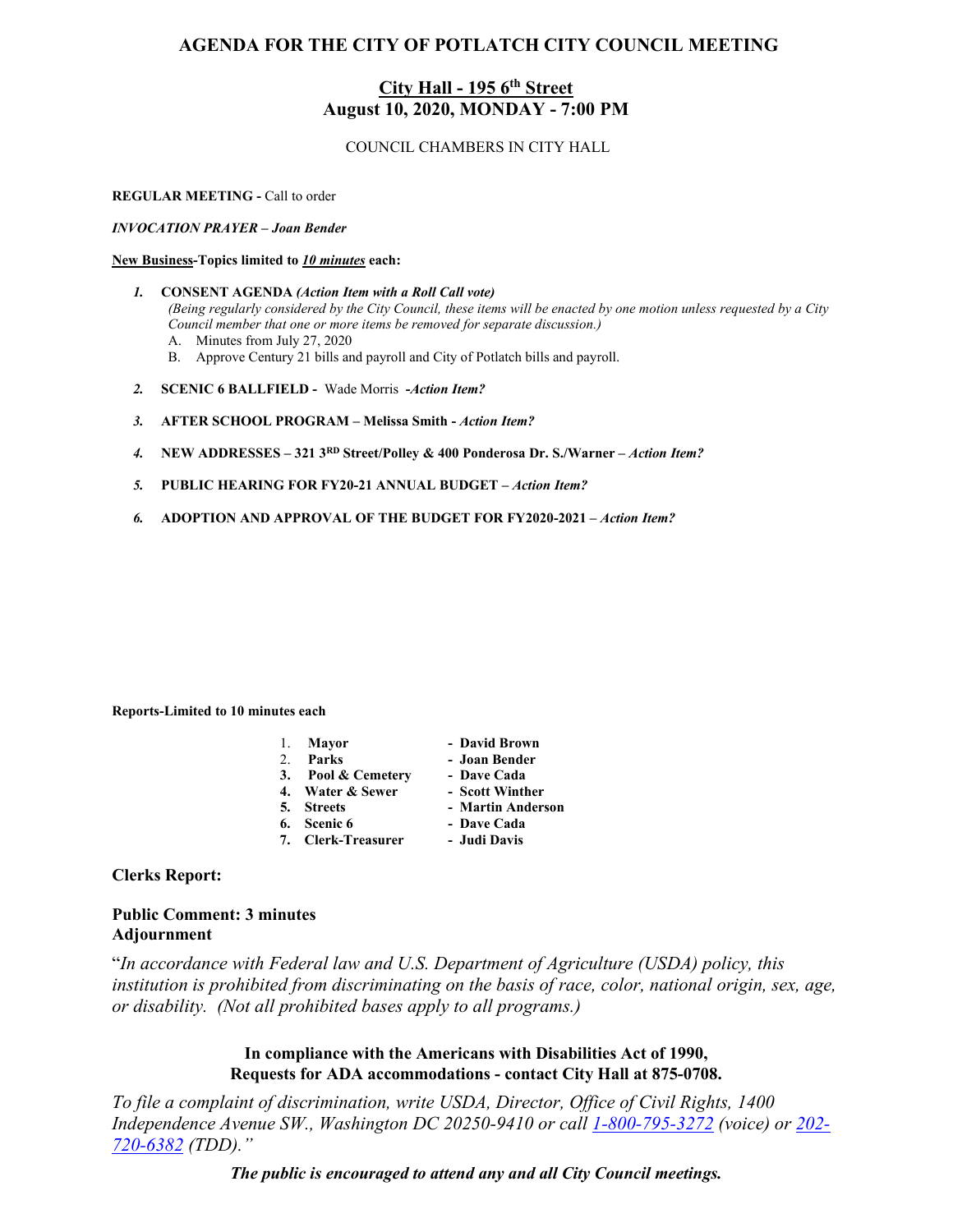# **City Hall - 195 6th Street August 24, 2020, MONDAY - 7:00 PM**

COUNCIL CHAMBERS IN CITY HALL

#### **REGULAR MEETING -** Call to order

*INVOCATION PRAYER – Joan Bender*

#### **New Business-Topics limited to** *10 minutes* **each:**

- *1.* **CONSENT AGENDA** *(Action Item with a Roll Call vote) (Being regularly considered by the City Council, these items will be enacted by one motion unless requested by a City Council member that one or more items be removed for separate discussion.)*
	- A. Minutes from August 10, 2020
	- B. Approve Century 21 bills and payroll and City of Potlatch bills and payroll.
- *2.* **APPROVE ORDINANCE #515 ANNUAL APPROPRIATION FOR FY20-21 –** *Action Item?*
- *3.* **FEE SCHEDULE CHANGES** *Action Item*?

#### *4.* **APPROVAL FOR MAYOR TO SIGN SIDEWALK PAY REQUEST** *– Action Item?*

*5.* **SCHEDULE WORKSHOP** – *Action Item*?

**Reports-Limited to 10 minutes each**

|    | Mayor | - David Brown |
|----|-------|---------------|
| 2. | Parks | - Joan Bender |

- **3. Pool & Cemetery - Dave Cada**
	-
- 
- **4. Water & Sewer Scott Winther**
- **5. Streets Martin Anderson 6.** Streets<br> **6.** Scenic 6 - Dave Cada<br> **6.** Scenic 6 - Dave Cada
- **7. Clerk-Treasurer Judi Davis**
- 

# **Clerks Report:**

# **Public Comment: 3 minutes Adjournment**

"*In accordance with Federal law and U.S. Department of Agriculture (USDA) policy, this institution is prohibited from discriminating on the basis of race, color, national origin, sex, age, or disability. (Not all prohibited bases apply to all programs.)*

> **In compliance with the Americans with Disabilities Act of 1990, Requests for ADA accommodations - contact City Hall at 875-0708.**

*To file a complaint of discrimination, write USDA, Director, Office of Civil Rights, 1400 Independence Avenue SW., Washington DC 20250-9410 or call [1-800-795-3272](http://www.cityofnezperce.com/1-800-795-3272) (voice) or [202-](http://www.cityofnezperce.com/202-720-6382) [720-6382](http://www.cityofnezperce.com/202-720-6382) (TDD)."*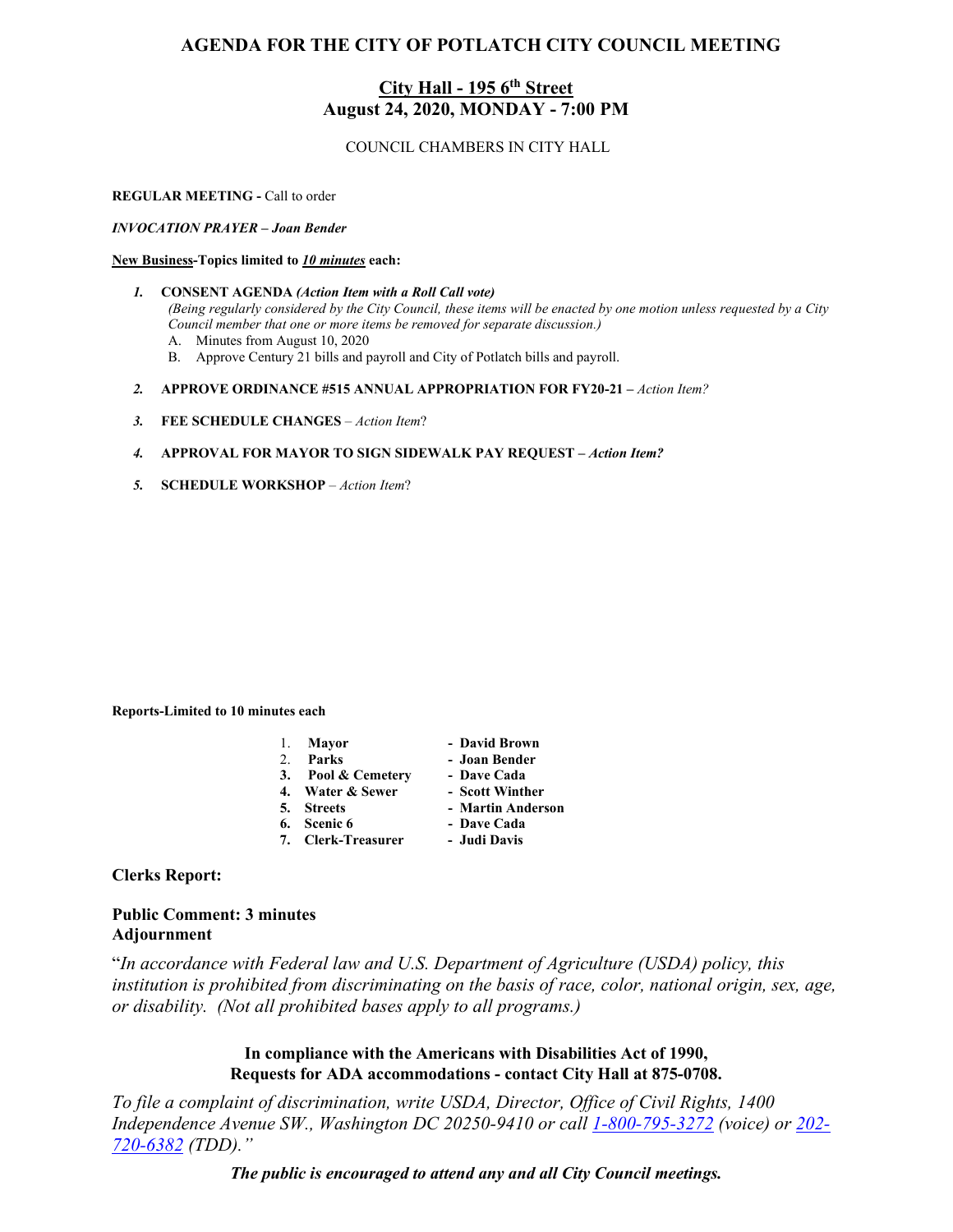# **City Hall - 195 6th Street September 14, 2020, MONDAY - 7:00 PM**

# COUNCIL CHAMBERS IN CITY HALL

#### **REGULAR MEETING -** Call to order

*INVOCATION PRAYER – Joan Bender*

#### **New Business-Topics limited to** *10 minutes* **each:**

- *1.* **CONSENT AGENDA** *(Action Item with a Roll Call vote) (Being regularly considered by the City Council, these items will be enacted by one motion unless requested by a City Council member that one or more items be removed for separate discussion.)*
	- A. Minutes from August 24 2020
	- B. Approve Century 21 bills and payroll and City of Potlatch bills and payroll.
- *2.* **ADOPT NEW FY2020-2021 RATE & FEE SCHEDULE RESOLUTION No. 2020-09-14?** *Action Item*
- *3.* **APPROVAL FOR SELECTION OF THE BROADBAND GRANT MOU?** *Action Item*
- *4.* **WATER WELL DATA EQUIPMENT?** *Action Item*?
- *5.* **ANIMAL/POULTRY COMPLAINT?** *– Action Item?*
- *6. BOBBY CHAMBERS MEMORIAL HIGHWAY? – Action Item?*

#### **Reports-Limited to 10 minutes each**

| . Mayor | - David Brown |
|---------|---------------|
|         |               |

- 
- **3. Pool & Cemetery - Dave Cada**
- 2. **Parks Joan Bender**
	-
- **4. Water & Sewer Scott Winther**
	-
- **5. Streets Martin Anderson**
- 
- **6. Scenic 6 Dave Cada**
- **7. Clerk-Treasurer Judi Davis**

# **Clerks Report:**

# **Public Comment: 3 minutes Adjournment**

"*In accordance with Federal law and U.S. Department of Agriculture (USDA) policy, this institution is prohibited from discriminating on the basis of race, color, national origin, sex, age, or disability. (Not all prohibited bases apply to all programs.)*

> **In compliance with the Americans with Disabilities Act of 1990, Requests for ADA accommodations - contact City Hall at 875-0708.**

*To file a complaint of discrimination, write USDA, Director, Office of Civil Rights, 1400 Independence Avenue SW., Washington DC 20250-9410 or call [1-800-795-3272](http://www.cityofnezperce.com/1-800-795-3272) (voice) or [202-](http://www.cityofnezperce.com/202-720-6382) [720-6382](http://www.cityofnezperce.com/202-720-6382) (TDD)."*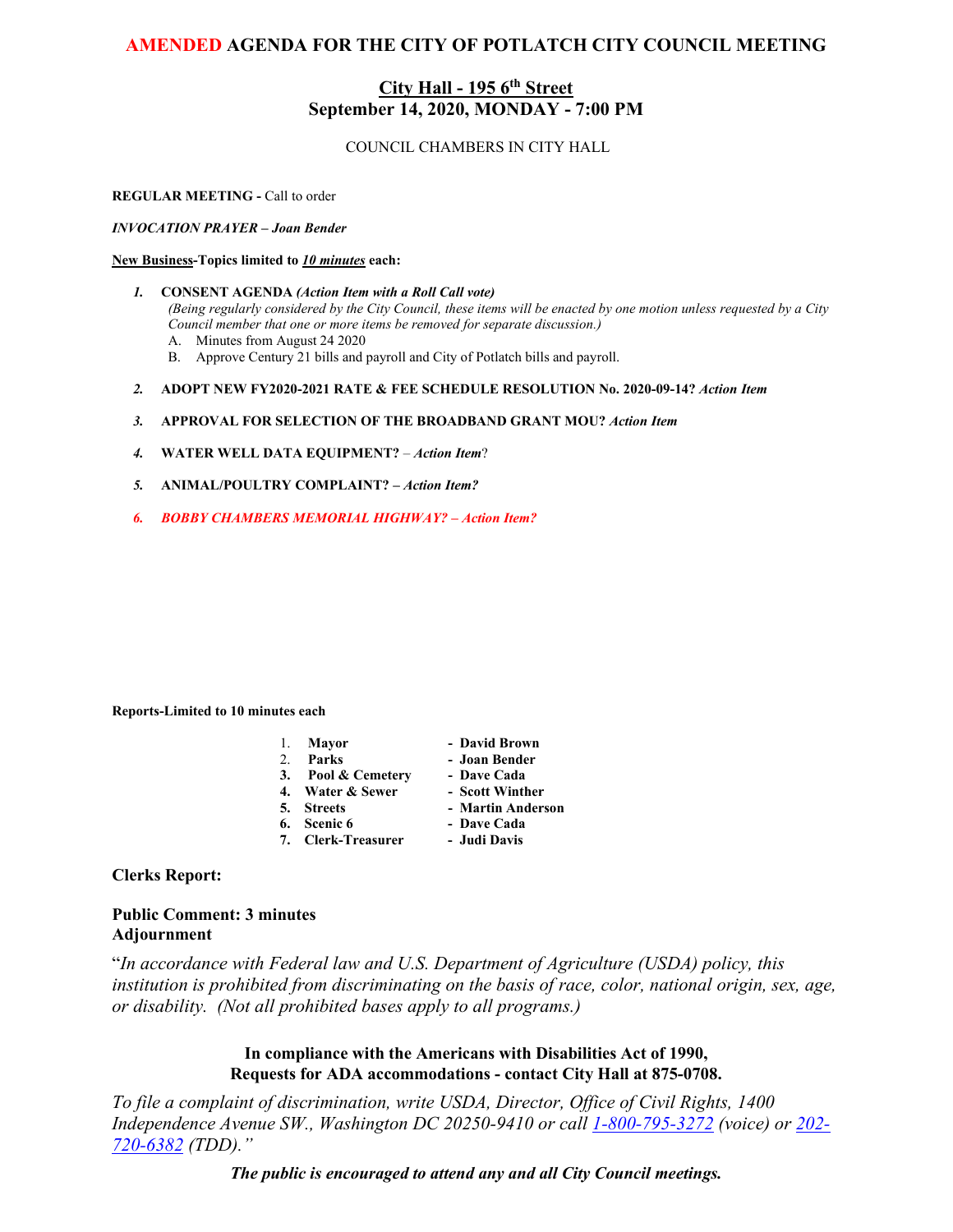# **City Hall - 195 6th Street September 28, 2020, MONDAY - 7:00 PM**

# COUNCIL CHAMBERS IN CITY HALL

#### **REGULAR MEETING -** Call to order

*INVOCATION PRAYER – Joan Bender*

#### **New Business-Topics limited to** *10 minutes* **each:**

- *1.* **CONSENT AGENDA** *(Action Item with a Roll Call vote) (Being regularly considered by the City Council, these items will be enacted by one motion unless requested by a City Council member that one or more items be removed for separate discussion.)*
	- A. Minutes from September 14 2020
	- B. Approve Century 21 bills and payroll and City of Potlatch bills and payroll.
- *2. COVID-19 UPDATE? Action Item*

#### *3.* **TOM O'MALLEY HIKING TRAIL?**

#### **Reports-Limited to 10 minutes each**

| 1. Mayor           | - David Brown     |
|--------------------|-------------------|
| 2. Parks           | - Joan Bender     |
| 3. Pool & Cemetery | - Dave Cada       |
| 4. Water & Sewer   | - Scott Winther   |
| 5. Streets         | - Martin Anderson |
| 6. Scenic 6        | - Dave Cada       |
| 7. Clerk-Treasurer | - Judi Davis      |

**Clerks Report:** 

# **Public Comment: 3 minutes Adjournment**

"*In accordance with Federal law and U.S. Department of Agriculture (USDA) policy, this institution is prohibited from discriminating on the basis of race, color, national origin, sex, age, or disability. (Not all prohibited bases apply to all programs.)*

# **In compliance with the Americans with Disabilities Act of 1990, Requests for ADA accommodations - contact City Hall at 875-0708.**

*To file a complaint of discrimination, write USDA, Director, Office of Civil Rights, 1400 Independence Avenue SW., Washington DC 20250-9410 or call [1-800-795-3272](http://www.cityofnezperce.com/1-800-795-3272) (voice) or [202-](http://www.cityofnezperce.com/202-720-6382) [720-6382](http://www.cityofnezperce.com/202-720-6382) (TDD)."*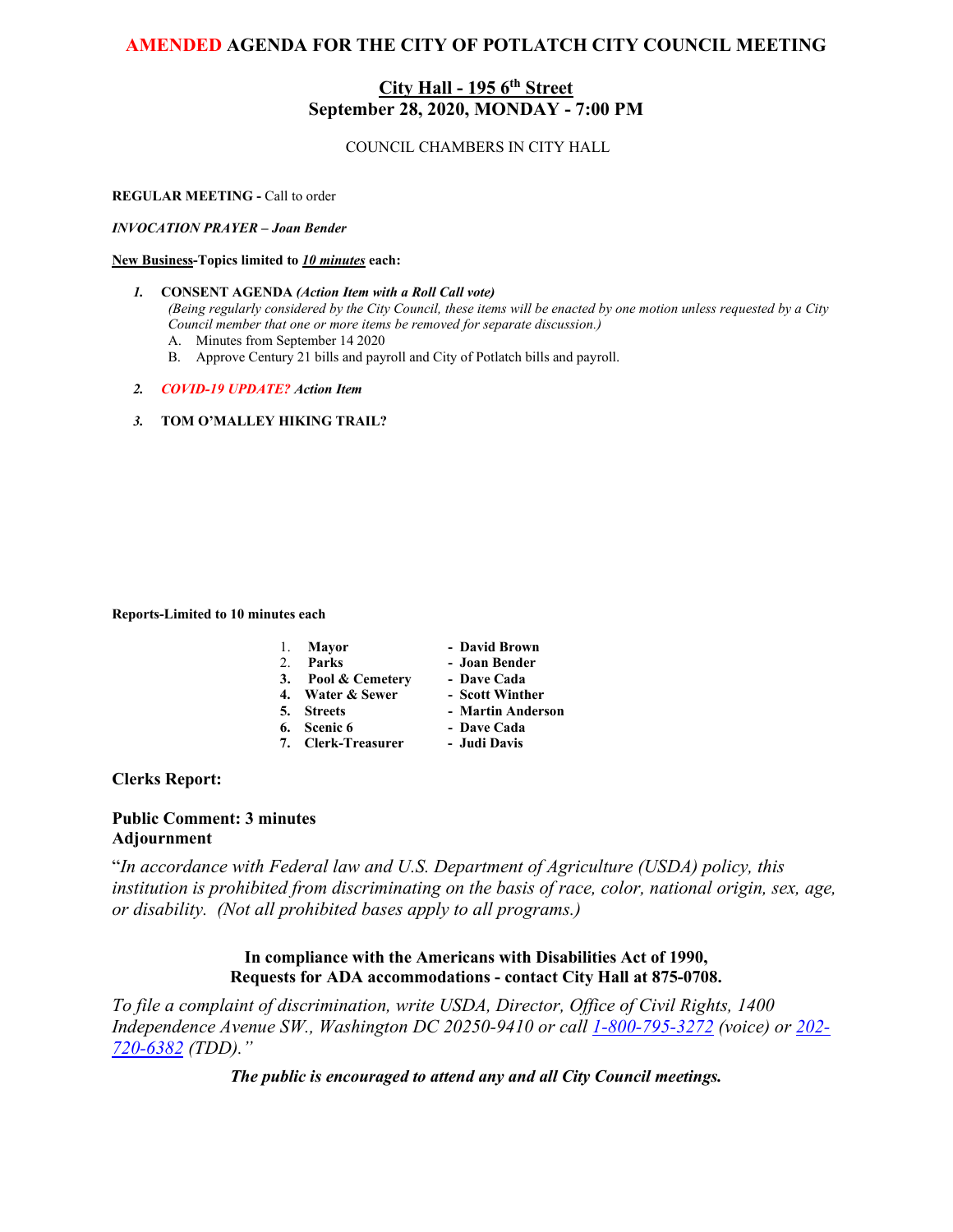**AGENDA FOR THE CITY OF POTLATCH CITY COUNCIL MEETING City Hall - 195 6th Street**

# **October 12, 2020 – CANCELLED**

#### COUNCIL CHAMBERS IN CITY HALL

**REGULAR MEETING -** Call to order

*INVOCATION PRAYER –*

**New Business-Topics limited to** *10 minutes* **each:**

**Reports-Limited to 10 minutes each**

|            | 1. Mayor           | - David Brown     |
|------------|--------------------|-------------------|
| 2. Parks   |                    | - Joan Bender     |
|            | 3. Pool & Cemetery | - Dave Cada       |
|            | 4. Water & Sewer   | - Charlie Johnson |
| 5. Streets |                    | - Martin Anderson |
|            | 6. Scenic 6        | - Dave Cada       |
| 7. Clerk   |                    | - Judi Davis:     |

#### **Adjournment**

*In accordance with Federal law and U.S. Department of Agriculture (USDA) policy, this institution is prohibited from discriminating on the basis of race, color, national origin, sex, age, or disability. (Not all prohibited bases apply to all programs.)* **In compliance with the Americans with Disabilities Act of 1990. Requests for ADA accommodations - contact City Hall at (208) 875-0708.***To file a complaint of discrimination, write USDA, Director, Office of Civil Rights, 1400 Independence Avenue SW, Washington DC 20250-9410 or call [1-800-795-](http://www.cityofnezperce.com/1-800-795-3272) [3272](http://www.cityofnezperce.com/1-800-795-3272) (voice) or [202-720-6382](http://www.cityofnezperce.com/202-720-6382) (TDD).*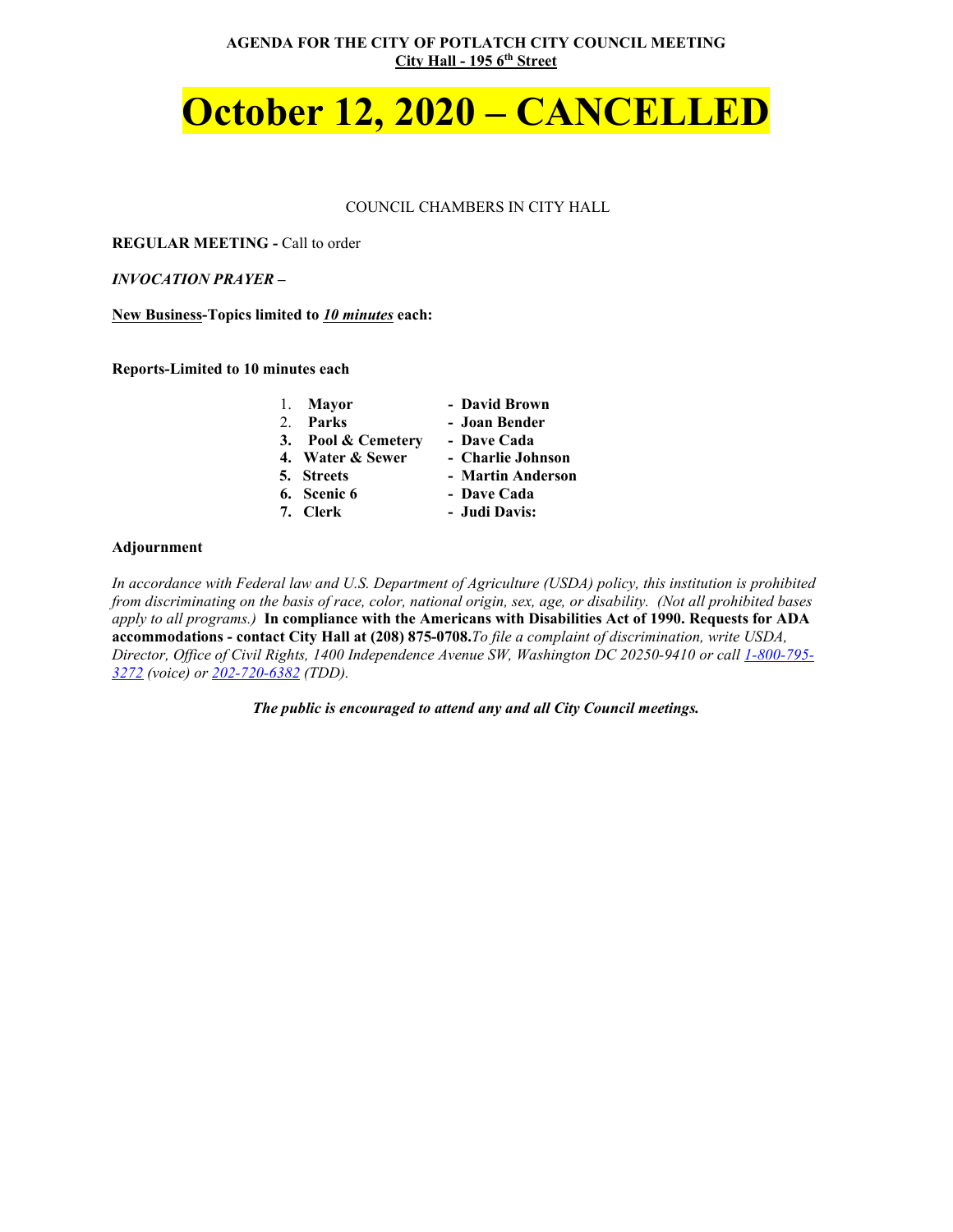# **City Hall - 195 6th Street October 26, 2020, MONDAY - 7:00 PM**

COUNCIL CHAMBERS IN CITY HALL

**REGULAR MEETING -** Call to order

*INVOCATION PRAYER – Joan Bender*

#### **New Business-Topics limited to** *10 minutes* **each:**

- *1.* **CONSENT AGENDA** *(Action Item with a Roll Call vote) (Being regularly considered by the City Council, these items will be enacted by one motion unless requested by a City Council member that one or more items be removed for separate discussion.)*
	- A. Minutes from September 28, 2020
	- B. Approve Century 21 bills and payroll and City of Potlatch bills and payroll.
- *2.* **HOUSING –** *Action Item?*
- *3.* **PAVING** *Action Item*?
- *4.* **APPROVAL OF THE BROADBAND GRANT MOU?** *– Action Item?*
- *5.* **DIAGONAL PARKING***? – Action Item?*

**Reports-Limited to 10 minutes each**

| 1. | Mayor    | - David Brown |
|----|----------|---------------|
|    | 2. Parks | - Joan Bender |
|    |          |               |

- **3. Pool & Cemetery - Dave Cada**
- **4. Water & Sewer Scott Winther**
	-
- **5. Streets Martin Anderson**
- 
- **6.** Streets Martin And<br> **6.** Scenic 6 Dave Cada
- **7. Clerk-Treasurer Judi Davis**

# **Clerks Report:**

# **Public Comment: 3 minutes Adjournment**

"*In accordance with Federal law and U.S. Department of Agriculture (USDA) policy, this institution is prohibited from discriminating on the basis of race, color, national origin, sex, age, or disability. (Not all prohibited bases apply to all programs.)*

> **In compliance with the Americans with Disabilities Act of 1990, Requests for ADA accommodations - contact City Hall at 875-0708.**

*To file a complaint of discrimination, write USDA, Director, Office of Civil Rights, 1400 Independence Avenue SW., Washington DC 20250-9410 or call [1-800-795-3272](http://www.cityofnezperce.com/1-800-795-3272) (voice) or [202-](http://www.cityofnezperce.com/202-720-6382) [720-6382](http://www.cityofnezperce.com/202-720-6382) (TDD)."*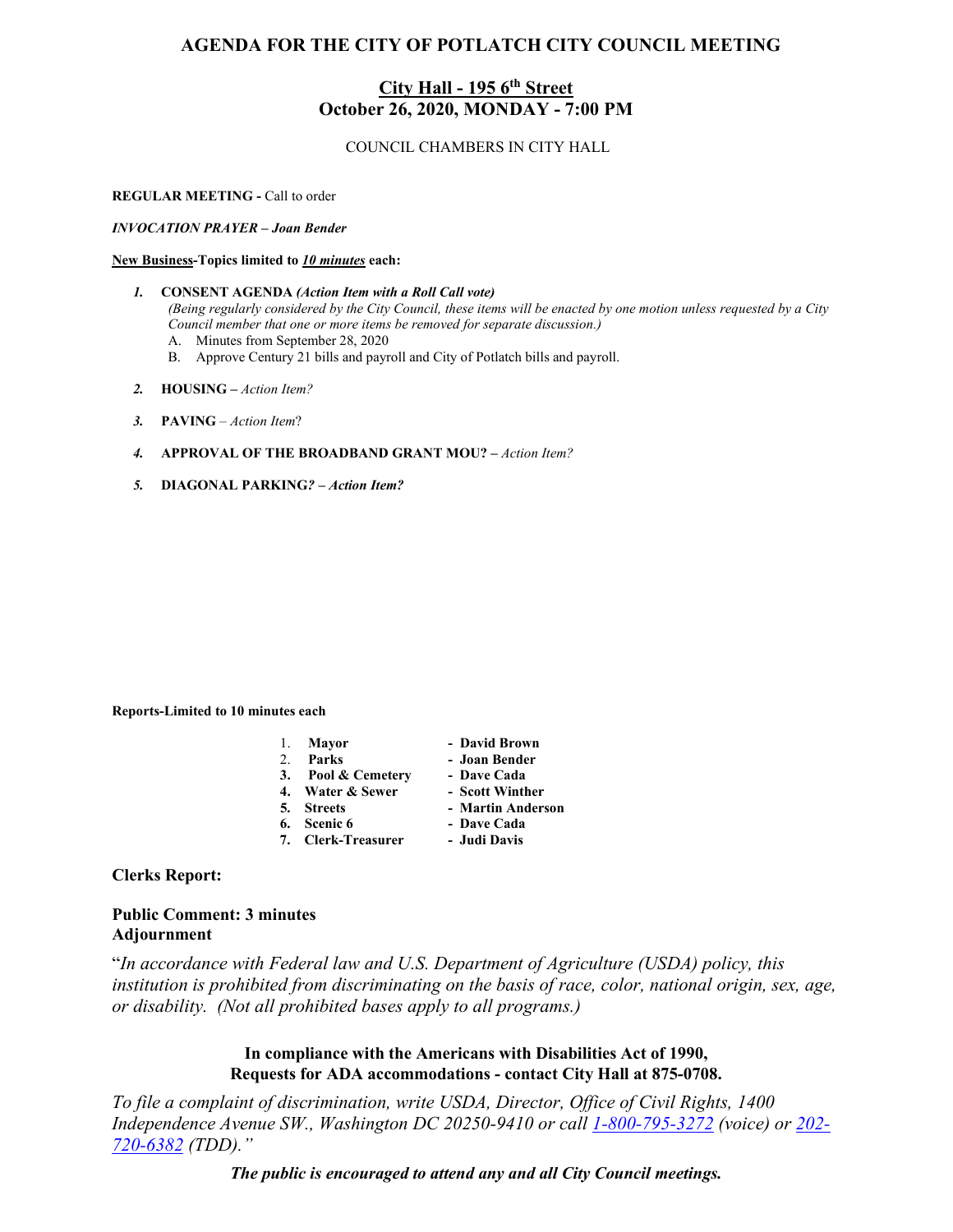# **City Hall - 195 6th Street November 9, 2020, MONDAY - 7:00 PM**

COUNCIL CHAMBERS IN CITY HALL

**REGULAR MEETING -** Call to order

*INVOCATION PRAYER – Joan Bender*

#### **New Business-Topics limited to** *10 minutes* **each:**

- *1.* **CONSENT AGENDA** *(Action Item with a Roll Call vote) (Being regularly considered by the City Council, these items will be enacted by one motion unless requested by a City Council member that one or more items be removed for separate discussion.)*
	- A. Minutes from October 26, 2020
	- B. Approve Century 21 bills and payroll and City of Potlatch bills and payroll.
- *2.* **SIDEWALKS – Rachael Hemphill? (***Action Item)*
- *3.* **COVID-19 UPDATE?** (*Action Item*)

**Reports-Limited to 10 minutes each**

|         | 1. Mayor           | - David Brown     |
|---------|--------------------|-------------------|
| $2^{n}$ | Parks              | - Joan Bender     |
|         | 3. Pool & Cemetery | - Dave Cada       |
|         | 4. Water & Sewer   | - Scott Winther   |
|         | 5. Streets         | - Martin Anderson |
|         | 6. Scenic 6        | - Dave Cada       |

**7. Clerk-Treasurer - Judi Davis**

# **Clerks Report:**

# **Public Comment: 3 minutes Adjournment**

"*In accordance with Federal law and U.S. Department of Agriculture (USDA) policy, this institution is prohibited from discriminating on the basis of race, color, national origin, sex, age, or disability. (Not all prohibited bases apply to all programs.)*

# **In compliance with the Americans with Disabilities Act of 1990, Requests for ADA accommodations - contact City Hall at 875-0708.**

*To file a complaint of discrimination, write USDA, Director, Office of Civil Rights, 1400 Independence Avenue SW., Washington DC 20250-9410 or call [1-800-795-3272](http://www.cityofnezperce.com/1-800-795-3272) (voice) or [202-](http://www.cityofnezperce.com/202-720-6382) [720-6382](http://www.cityofnezperce.com/202-720-6382) (TDD)."*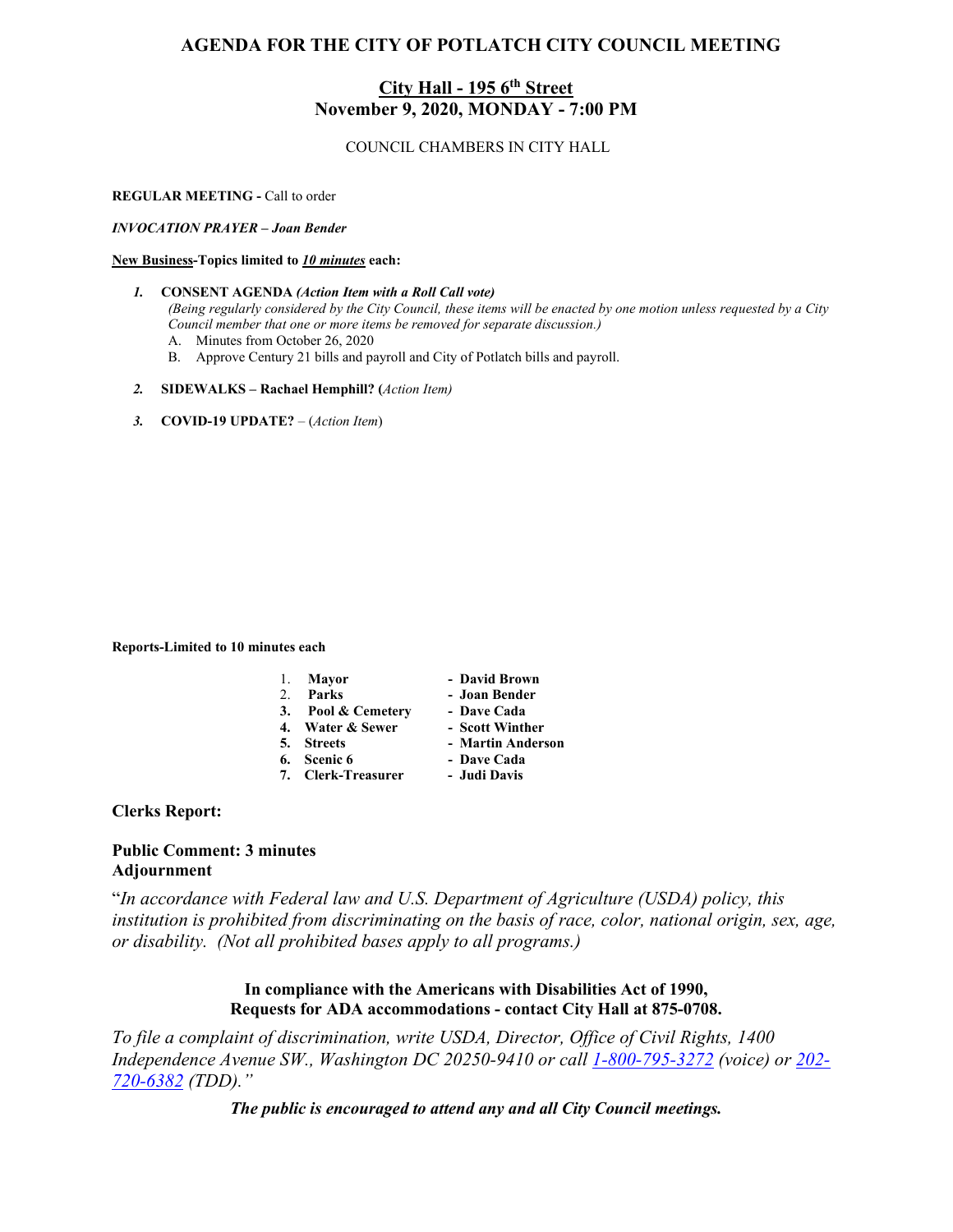**AGENDA FOR THE CITY OF POTLATCH CITY COUNCIL MEETING City Hall - 195 6th Street**

# **November 23, 2020 – CANCELLED**

# **FOR THANKSGIVING**

COUNCIL CHAMBERS IN CITY HALL

**REGULAR MEETING -** Call to order

*INVOCATION PRAYER –*

**New Business-Topics limited to** *10 minutes* **each:**

**Reports-Limited to 10 minutes each**

| 1. Mayor           | - David Brown     |
|--------------------|-------------------|
| 2. Parks           | - Joan Bender     |
| 3. Pool & Cemetery | - Dave Cada       |
| 4. Water & Sewer   | - Scott Winther   |
| 5. Streets         | - Martin Anderson |
| 6. Scenic 6        | - Dave Cada       |
| 7. Clerk           | - Judi Davis      |
|                    |                   |

**Adjournment**

*In accordance with Federal law and U.S. Department of Agriculture (USDA) policy, this institution is prohibited from discriminating on the basis of race, color, national origin, sex, age, or disability. (Not all prohibited bases apply to all programs.)* **In compliance with the Americans with Disabilities Act of 1990. Requests for ADA accommodations - contact City Hall at (208) 875-0708.***To file a complaint of discrimination, write USDA, Director, Office of Civil Rights, 1400 Independence Avenue SW, Washington DC 20250-9410 or call [1-800-795-](http://www.cityofnezperce.com/1-800-795-3272) [3272](http://www.cityofnezperce.com/1-800-795-3272) (voice) or [202-720-6382](http://www.cityofnezperce.com/202-720-6382) (TDD).*